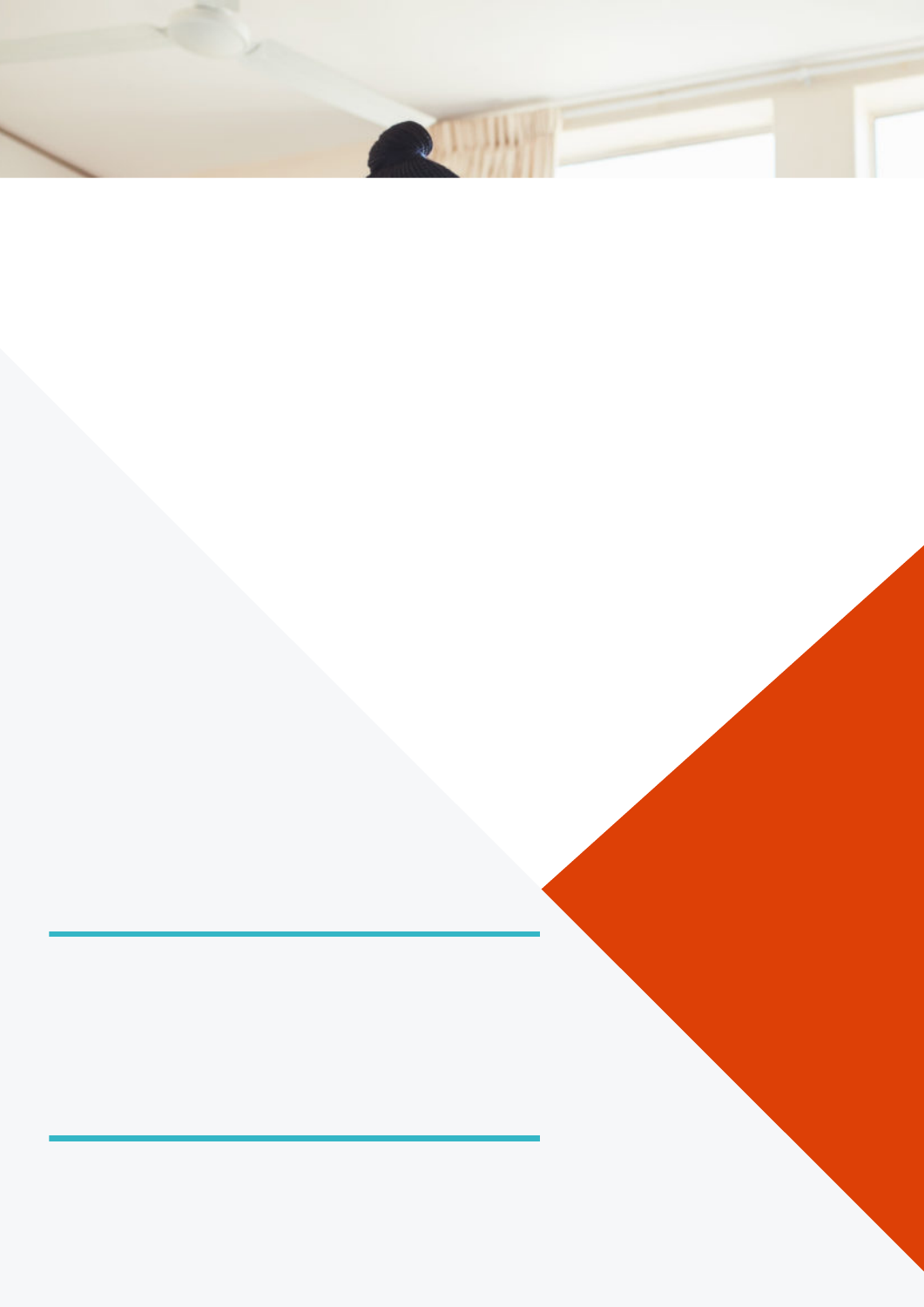# Contents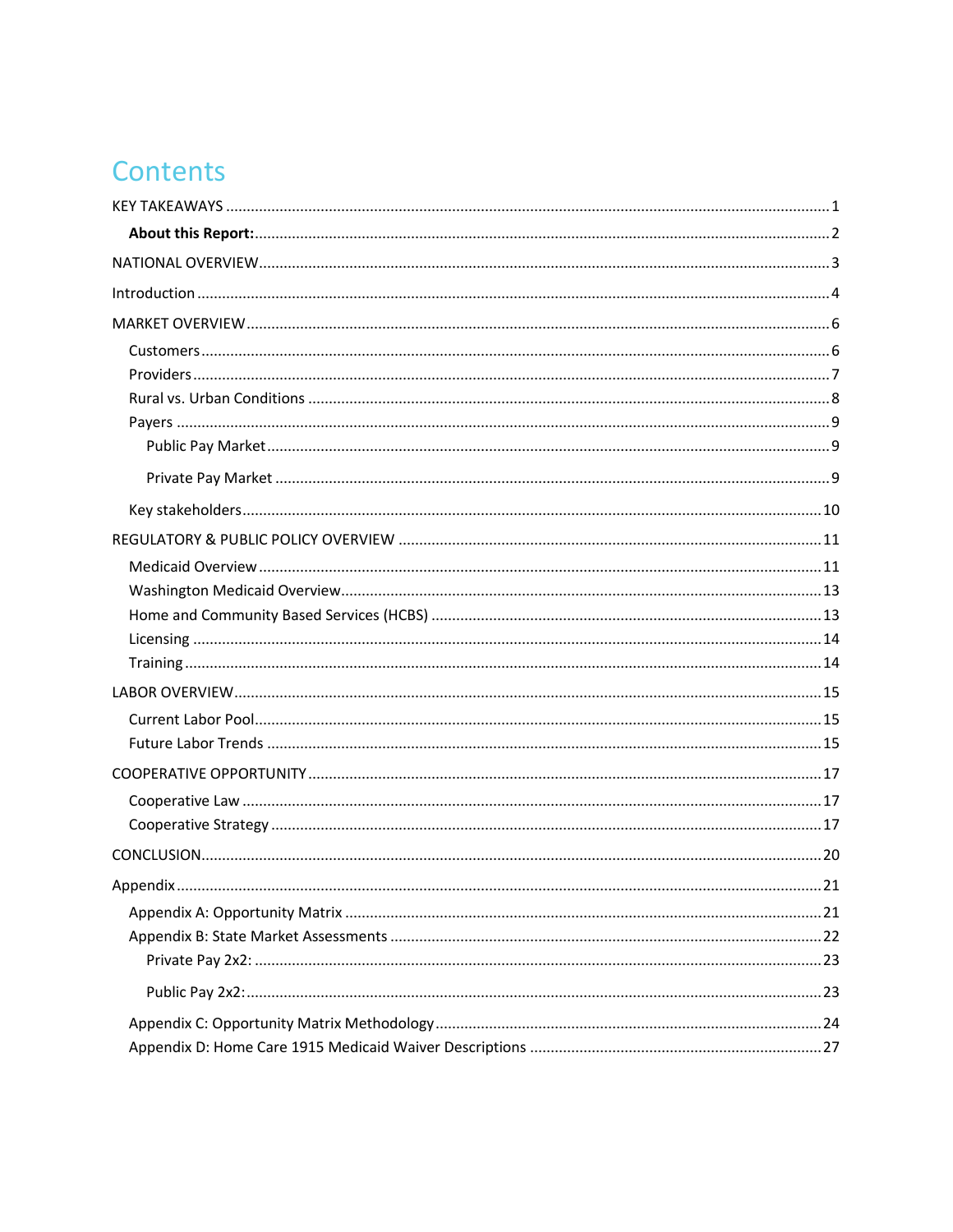# <span id="page-2-0"></span>KEY TAKEAWAYS

- **Acclaimed Public Program:** Washington State is a recognized leader in providing long-term care to its residents through public programs. As of 2015, 31,000 of the 66,587 workers in the direct-care workforce in Washington were part of the consumer-directed Medicaid reimbursement program offered by Washington State's Department of Social and Health Services.
- **Increasing Consumer Demand:** The current home care market in Washington State is estimated at 440,000 customers. The private pay market is estimated at approximately 74,000 customers. The growth rate of Washington's elderly population is 13.3% compared to the national growth rate of 9.7%. Because of this and other factors, the number of home care customers is expected to increase by 95,000 between 2017 and 2024.
- **Low Labor Supply:** There is currently an insufficient supply of caregivers to meet demand and the gap is estimated to grow as demand increases. In Washington, the ratio of caregivers to those needing care is 1 to 12 compared to the national ratio of 1 to 8. The combination of high rate of turnover and increasing demand will create the need for 154,000 new caregivers to be recruited to the workforce in the next 5-10 years.
- **Competitive Home Care Agency Market:** The Washington market is highly competitive with twothirds of home care agencies in the state earning less than \$250,000 in sales revenue, and no large players. Market data in Washington State indicates that it is relatively easy to enter the home care market, but scaling up to a \$1,000,000 a year company is difficult. Any new Washington state based home care agency must operate for at least three years in the private pay market before it can consider entering the public pay market.
- **Existing Home Care Cooperatives:** The state of Washington currently has three home care cooperatives, two in operation (Peninsula Home Care Cooperative in Port Townsend and Circle of Life Cooperative in Bellingham) and one to begin operations in fall 2017 (Capital Homecare Cooperative in Olympia). The primary barrier to an organic growth strategy will be recruiting enough caregivers. Grassroots outreach and partnership development with local schools, career development organizations, alternative staffing agencies or other community agencies could help spur interest in the career. An acquisition strategy may be an effective way for existing home care operators to reach scale and/or enter the Medicaid market.
- **Cooperative Opportunity:** In a service industry where the primary expense is personnel, Washington home care companies that can better recruit and retain caregivers will have a significant advantage.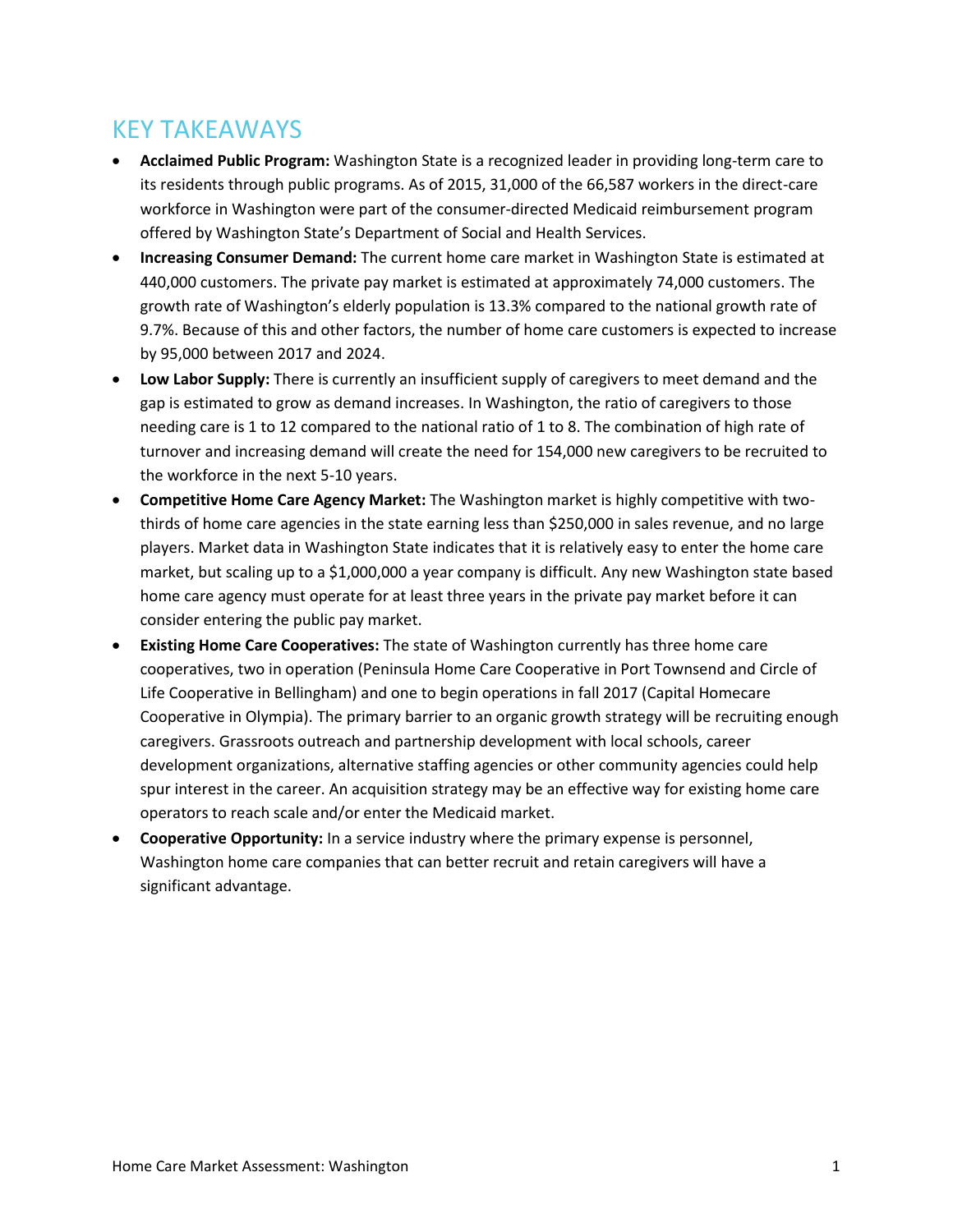#### <span id="page-3-0"></span>**About this Report:**

This report is part of the Cooperative Development Foundation's Socially Disadvantaged Group Grant. The ICA Group and Margaret Lund wrote this report to assist CDF in its efforts to bring home care worker cooperatives to scale across the country and to support the scale and sustainability efforts of the numerous home care cooperatives already operating. This state specific report is an in-depth market analysis for existing home care coops operating in Washington state or community groups working to start new firms in the state. For more information visit: www.cdf.coop or www.ica-group.org.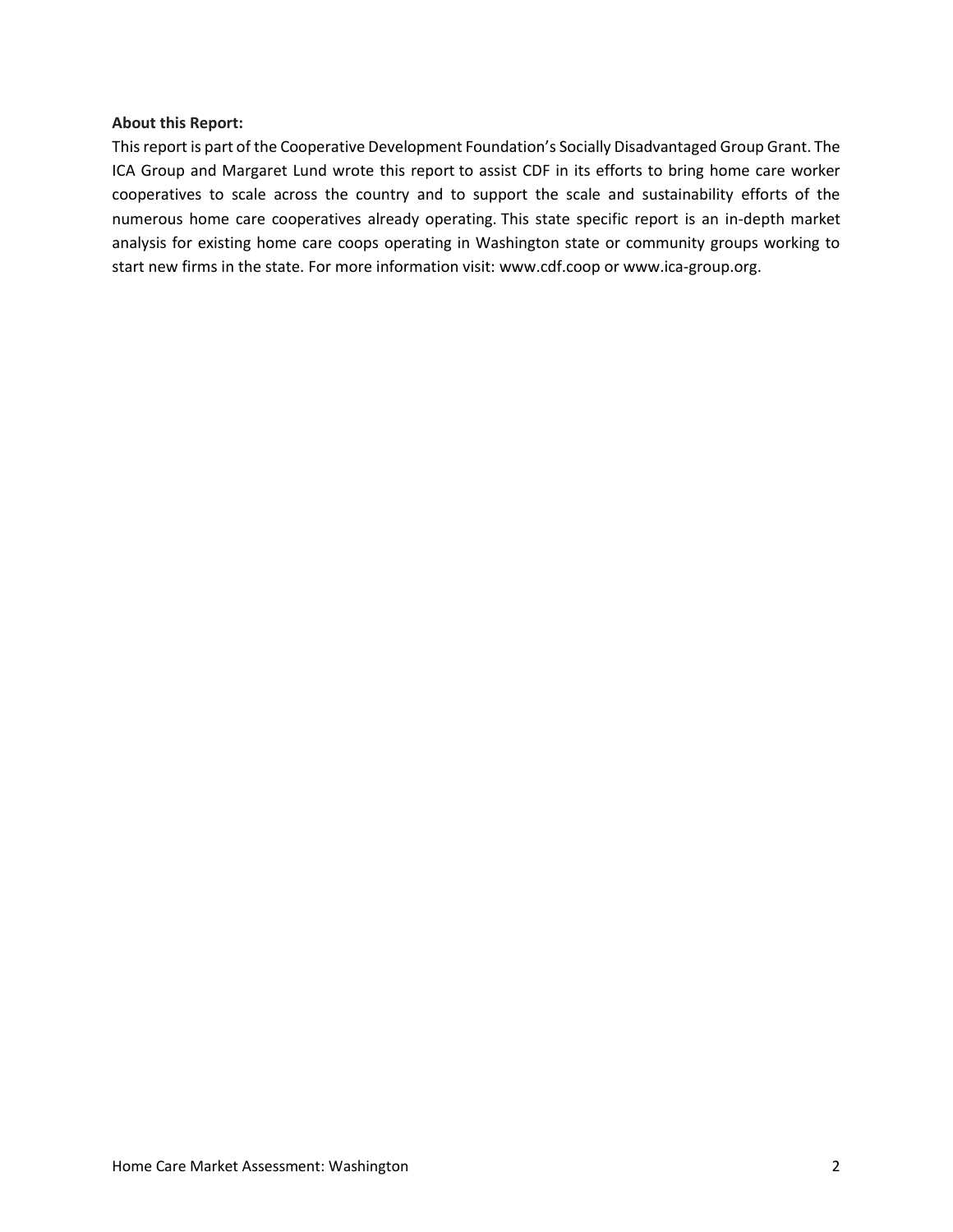## <span id="page-4-0"></span>NATIONAL OVERVIEW

Unprecedented growth in the nation's elderly population, paired with a cultural shift towards aging in place, is driving historical growth in the home care sector. In the United States, the population of citizens age 65 and over will almost double by 2050. Nine in ten seniors want to "age in place" in their current home and community, and an estimated 70 percent will need help with basic daily living activities to do so. Accordingly, millions of new home care workers will need to be hired and trained over the next few decades to meet this growing demand. Today, more than two million workers are employed by the home care industry in the U.S., a workforce that has already more than doubled in the last decade.

Despite unprecedented job growth, the work is low paid, benefits are limited, hours are inconsistent, training is insufficient, career advancement is nearly non-existent, and the job is emotionally and physically taxing. Eighteen percent of home care workers are uninsured, and of those insured 40% rely on public health care coverage (primarily Medicaid). Consequently, turnover rates within the home care sector are at an all-time high of 60% nationally, and the nation struggles with a growing caregiver shortage. Nationally there are eight clients who need home care for every one caregiver in the workforce. Many states experience significantly higher shortages. The industry wide cost of caregiver turnover is over \$6.5 billion per year, a number equivalent to 10 percent of the \$61.8 billion in Medicaid dollars spent on home care in 2016.

Nationally, home care is a \$5B+ quickly expanding, national market, expected to grow at a rate of nearly 7% year-over-year for the next five years.<sup>1</sup> Yet, as a direct result of underinvestment and complex state regulations, the home care industry remains highly fragmented and dominated primarily by small, independent providers. The three largest companies in the industry have a market share of only 8.7%. Industry consolidation through merger and acquisition activity has, however, accelerated in recent years as a response to low reimbursement rates driving down profits. While local, independent providers can arguably be more responsive to consumer needs, small agencies lack the profit margins necessary to increase salaries or invest in internal growth generally.

Public reimbursement rates for home care services are low, driving down wages across the industry. Unlike many other sectors in healthcare, the homecare industry does not have strong political

representation and thus has been an easy target for federal cuts. Across the U.S., the hourly median wage for workers in the direct care workforce is \$10.49 per hour, only 25 cents more than the median wage for retail and food service workers. Even though homecare is increasingly promoted by



<sup>1</sup> *IBISWorld Industry Reports: 62161 Home Care Providers in the US*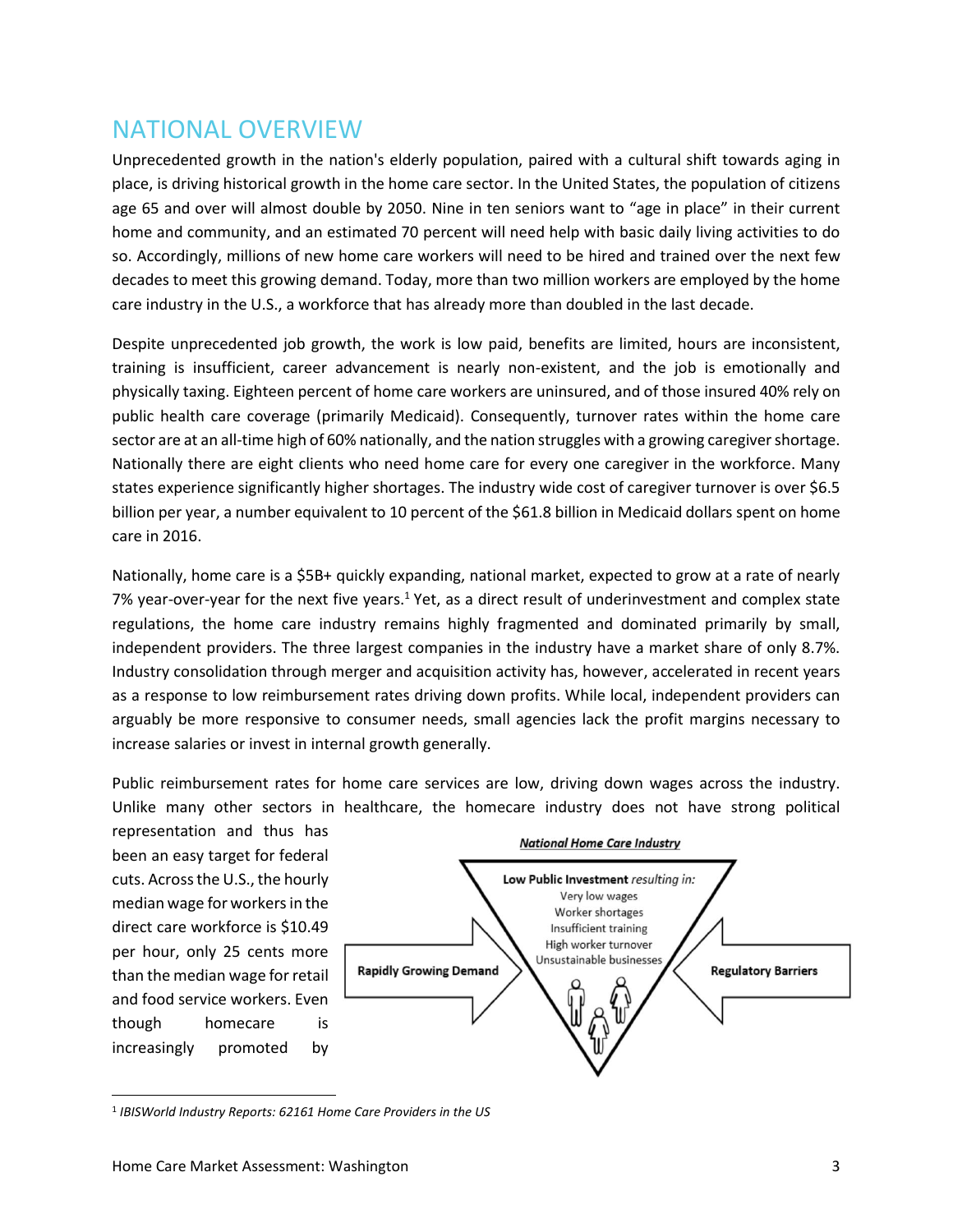healthcare professionals and offers a superior value for clients, this recognition has not yet resulted in increased payments for services. With deep public underinvestment in home care, small and large home care cooperatives alike struggle to remain financially sustainable, let alone carve out the financial resources necessary to invest in the worker-focused benefits that differentiate a home care cooperative job from a standard home care job. Worker cooperatives have the potential to raise wages and job quality for caregivers and provide better outcomes for patients, but the business model must be first strengthened, scaled, and unified in order to sufficiently influence and transform the industry today.

# <span id="page-5-0"></span>Introduction

Washington state is a recognized leader in providing long-term care to its residents through public programs. Washington is ranked  $1<sup>st</sup>$  overall in the AARP's Long-Term Services and Supports scorecards and is ranked 2<sup>nd</sup> in Choice of Setting & Provider, 3<sup>rd</sup> in effective transitions, and 5<sup>th</sup> in Support for Family Caregivers<sup>2</sup>. Despite this success, long-term trends in the aging population, caregiver shortages, and the costs of providing home care present significant challenges and opportunities for current and prospective home care cooperatives in the state.

While Washington is a leader in funding and providing home care services to its residents, there are significant barriers to home care agencies successfully operating businesses that rely on Medicaid reimbursements. Eligibility requirements and low reimbursement rates are a challenge for small agencies and cooperatives, pushing most cooperatives to pursue the smaller, but more the feasible private pay market. At the same time, few Washington residents have the financial wherewithal to pay privately for home care over the long term, and will eventually come to rely on publicly funded sources to meet their home care needs.

There is a growing gap between the number of caregivers in Washington and the increasing population of state residents needing in home care. Washington's senior population grew



<sup>2</sup> Long Term Services & Supports State Scorecard. Retrieved from www.longtermscorecard.org.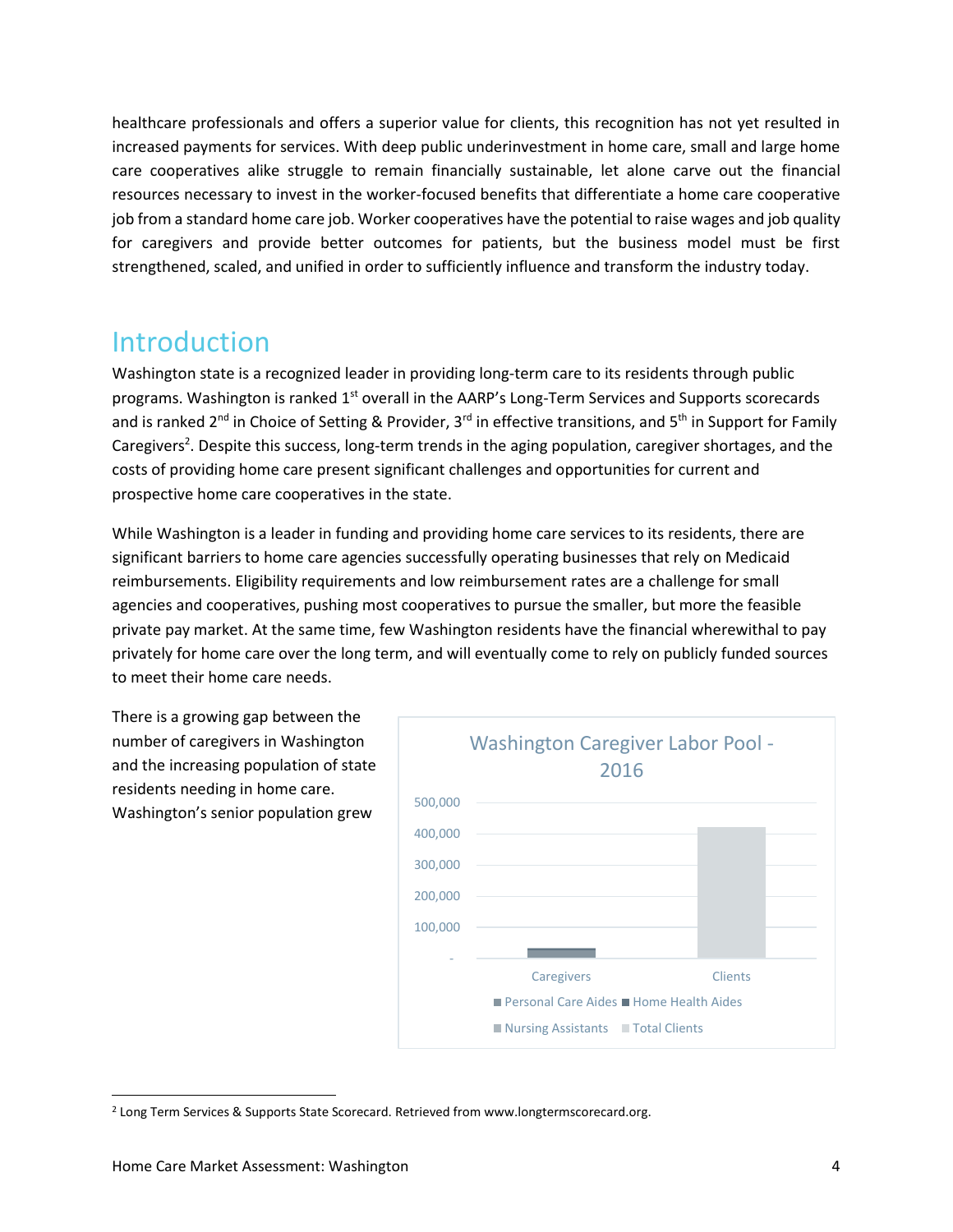at a rate of 13.3% from 2012 to 2015<sup>3</sup>, and there is currently one caregiver in Washington for every 11.75 seniors.

While these trends create a much wider market for home care agencies in the state, it means that recruiting and retaining quality employees will become not only more difficult, but a key competitive advantage for those agencies that can do it well.

This report will analyze the home care market across a few key dimensions including market size, labor supply, the regulatory environment, and other state specific findings. We will then use this analysis to drive conclusions on the state of home care in Washington, how this effects current and start-up home care cooperatives in the state, and potential strategies for nurturing and growing home care cooperatives in Washington.

<sup>3</sup> U.S. Census Bureau (2016). *Monthly Population Estimates for the United States: April 1, 2010 to December 1, 2017 2016 Population Estimates*. Retrieved from www.census.gov.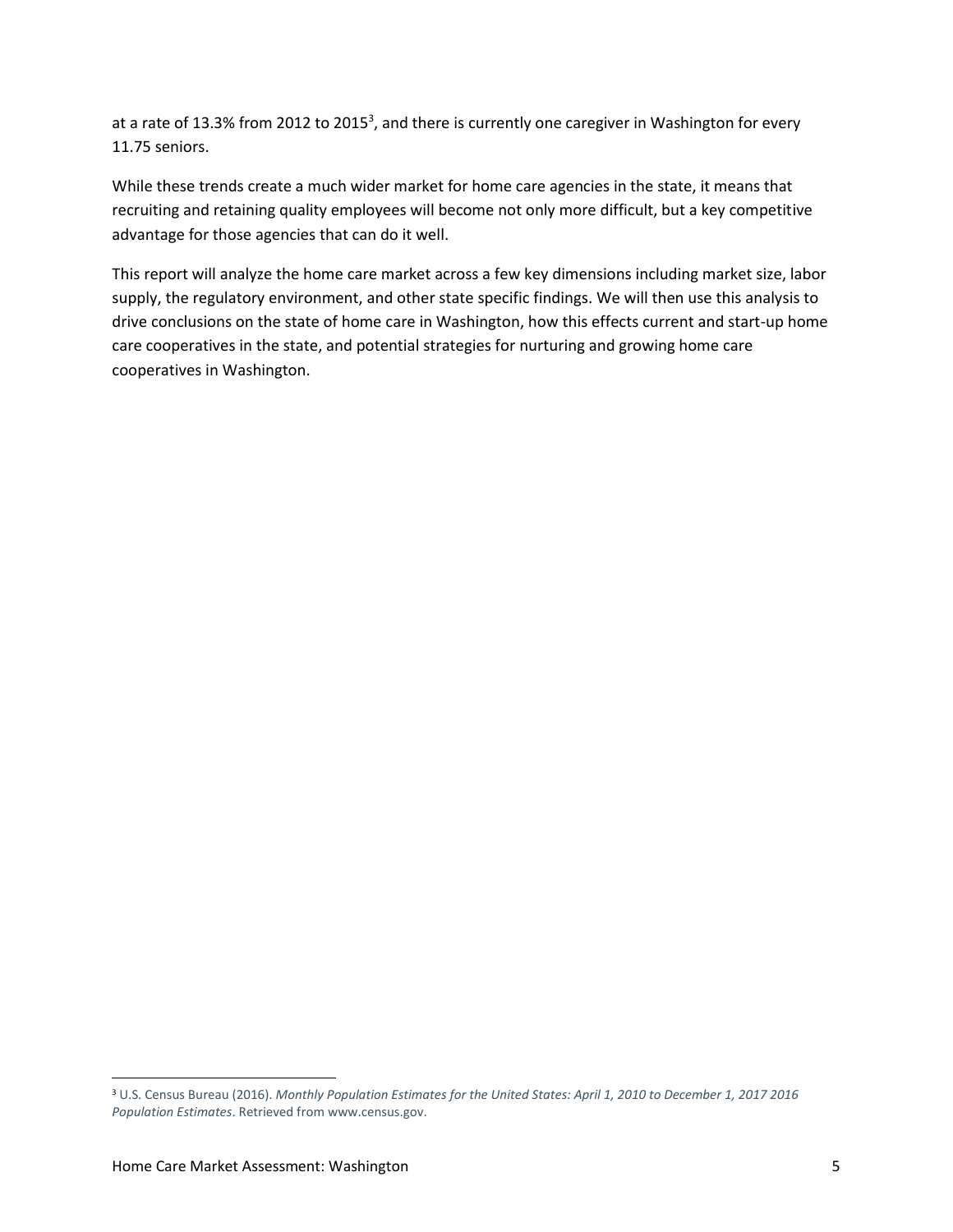## <span id="page-7-0"></span>MARKET OVERVIEW

To understand the market for home care services in Washington, we use three separate lenses of analysis: customers, competition, and payers. We hope this section will give you a better understanding of how many potential home clients there are in the market, how are they paying for home care, and who else is competing for these customers.

### <span id="page-7-1"></span>**Customers**

In the long term, Washington state will experience significant growth in the demographic groups that are most likely to use home care services. As of 2016, 442,382 Washington residents were categorized as frail elderly, self-care disabled, or independent living disabled<sup>4</sup>. While the current proportion of Washington residents in this group is comparable to the national average at just over 6%, Washington growth in its 65+ population (13.3%) is outpacing the national growth rate by over 3.5%, and the percentage of Washington residents aged 65 or over increased from 12.4% in 2012 to 13.6% in 2015. Additionally, Washington's population of individuals with disabilities is nearly double the national average at 12.8%. Over the next 5-10 years' demand for home care services will continue to grow rapidly in the state.



The primary public payer for non-medical home care is Medicaid. In Washington, 25.5% of the state's residents receive Medicaid benefits – 7.5% above the national average. This is significant for two reasons. First, the more Medicaid beneficiaries there are in a state the more public money available to pay for home care services, increasing the potential size of the state's home care market. Second, home care costs in Washington are expensive at a yearly average cost of 133% of median income for residents aged 65+, and 91% of median household income. High home care costs reduce the potential number of

<sup>4</sup>American Fact Finder, U.S. Census Bureau. Retrieved from www.factfinder.census.gov.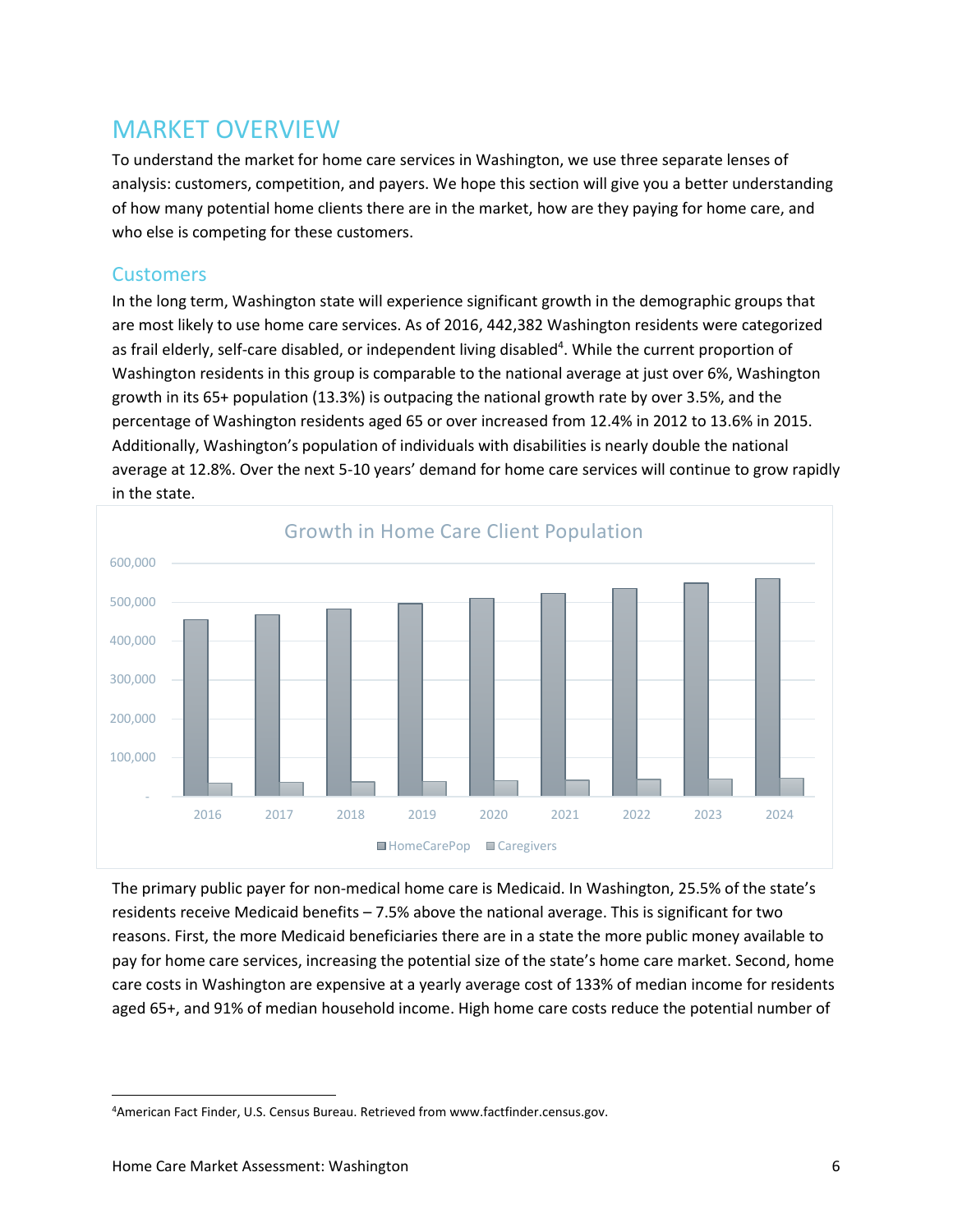customers in the market place, but the high number of Medicaid beneficiaries in the state helps to boost some residents' ability to pay.

In sum, the home care client demographics in Washington are favorable towards the development of home care businesses. Long-term trends point towards a growing customer base, but high costs may reduce the potential size of the private pay market.

### <span id="page-8-0"></span>Providers

ICA estimates that there are currently 263 independent personal care and home health companies operating in Washington state. This count includes headquarters and single location companies, but does not include branch locations. Of this group 189 are categorized as home health companies and 74 are categorized as providers of individual and family services. The state of Washington currently has three home care cooperatives, two in operation (Peninsula Home Care Cooperative in Port Townsend and Circle of Life Cooperative in Bellingham) and one (Capital Homecare Cooperative in Olympia) set to begin operations in fall 2017. Additionally, as of 2015 31,000 of the 66,587 workers in the direct-care workforce in Washington were individual providers who provide Medicaid reimbursed home care services through a state run program<sup>5</sup>. In comparison to the 26,000 personal care and home health aides working at home care agencies, individual providers have a significant portion of the Washington home care market.

Similar to the national market for the industry, the home care market in Washington has relatively few large companies and primarily consists of small local operators. ICA estimates that 31.9% of sales revenue for home care in the state goes to the top five largest operators, leaving just under 70% of sales revenue going to the remaining companies. Additionally, the median sales revenue for Washington state home care companies is \$111,589, far below the national median of \$216,243. This suggests that smaller operators can have success in the Washington home care market.

<sup>&</sup>lt;sup>5</sup> [Washington:](https://phinational.org/policy/states/washington/) Size of Direct-Care Workforce, 2015, PHI. Retrieved fro[m www.phinational.org](http://www.phinational.org/).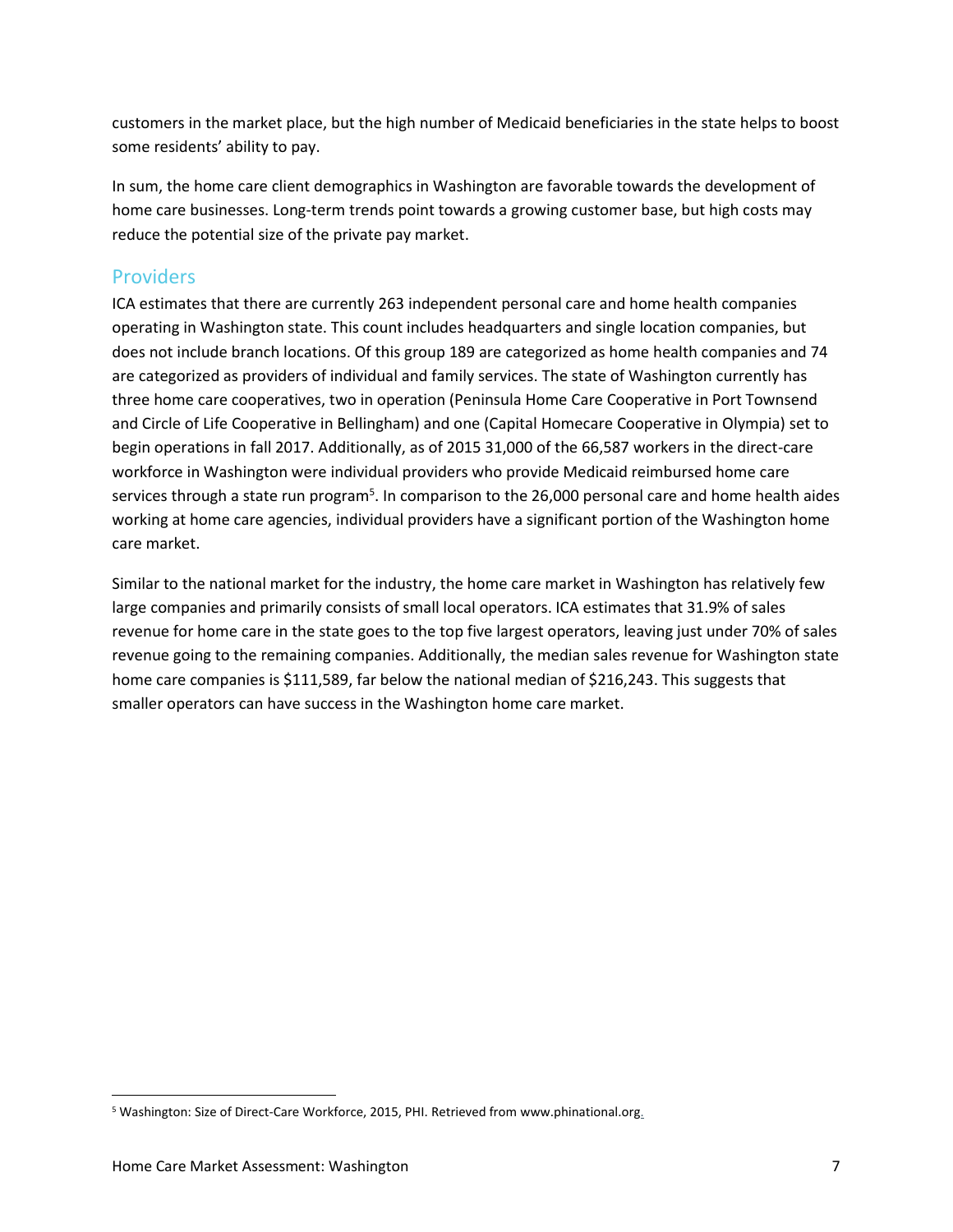

On the other hand, there are significant differences between large operators and small operators in Washington. While the median sales revenue is \$111,589 the average revenue is \$789,206 which suggests that the larger home care companies are an order of magnitude larger than small operators. Of the 263 home care operators in the state 66% have revenue of less than \$200,000 per year. All of this indicates that it is relatively easy to enter the

home care market in Washington, but scaling up operations to become a \$1,000,000+ a year company is much more difficult.

## <span id="page-9-0"></span>Rural vs. Urban Conditions

While Washington's population density is comparable to the national average, home care companies in Washington operate at dramatically different sizes in rural versus urban counties<sup>6</sup>. Rurally located home health companies have median sales revenue of \$1,006,300 as compared to urban home health companies that have median sales revenue of only \$316,300. This suggests that there are higher variable costs to operating in rural locations, possibly due to travel expenses, leading to lower margins that must be overcome by generating higher sales revenue. Nationally, rural homecare companies have 15% higher sales revenue than urban companies, but in Washington the median rural home care company is over 300% larger<sup>7</sup> than their urban counterparts. Due to the smaller number of rural home care companies, this analysis was swayed by outliers. Despite this, if we combine counties categorized as suburban and rural the median sales revenue is still \$862,500, significantly higher than the sales revenue of urban based home care companies.

 $6$  While we were unable to gather county based data on all home care companies including personal care and home health, we do have location based data for home health companies. Using this data, we were able to calculate the relative size difference of rural vs urban based home health companies, and we will assume that these differences are reflected in the broader home care industry.

<sup>7</sup> National Establishment Time Series (NETS). *NETS is a proprietary database developed by Walls & Associates that converts Dun and Bradstreet (D&B) archival establishment data into a time-series database of establishment information.*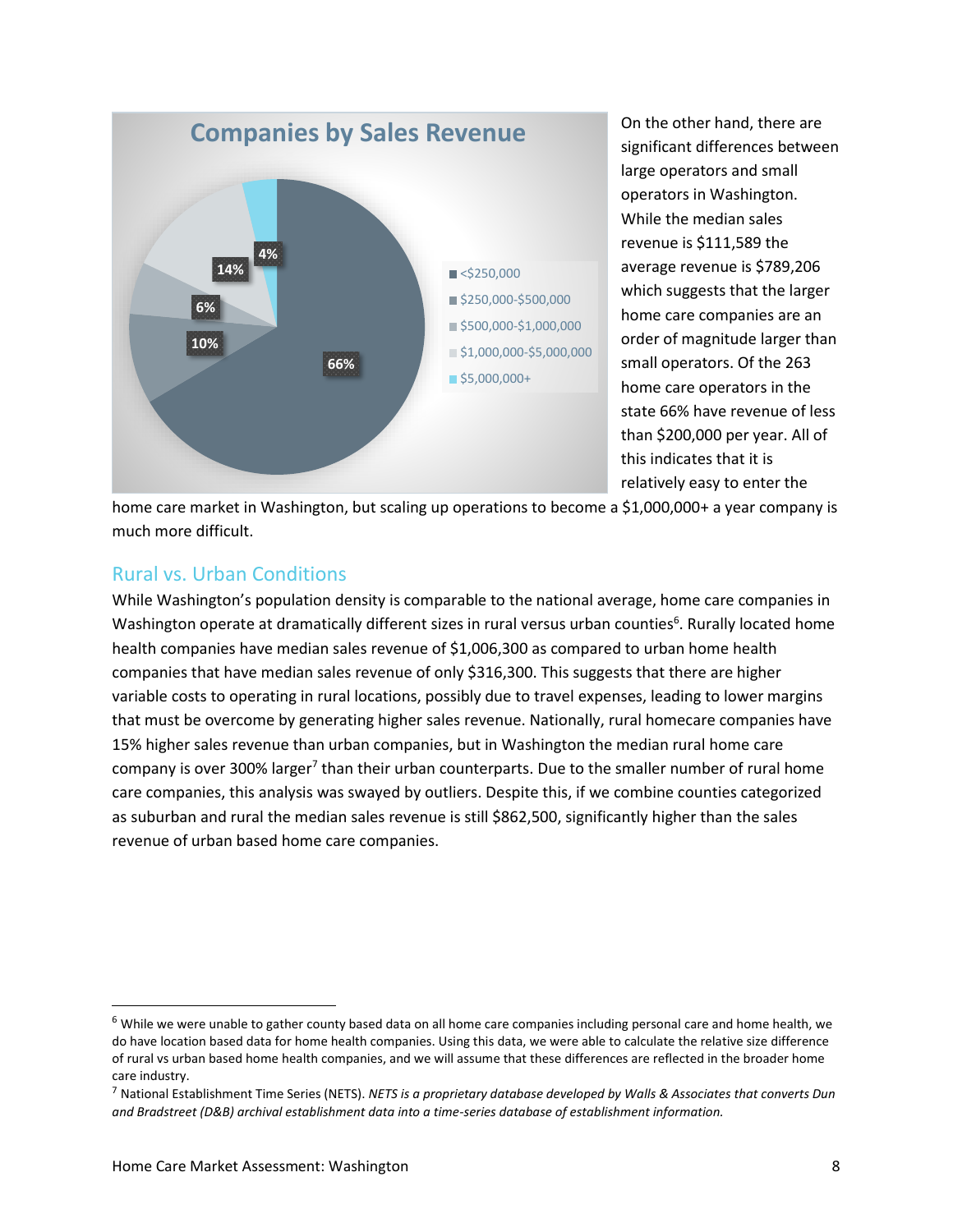#### **Rural Counties and Home Health Agencies**



#### <span id="page-10-0"></span>Payers

The homecare industry's revenue comes from two different sources. The first is from public payers, typically Medicaid, and the second is from private payers which includes both clients who pay out of pocket and clients that have private-pay or long-term care insurance. The public pay market is much larger than the private pay market in both Washington and national markets, but low reimbursement rates, licensing requirements, and regulatory complexity in the public pay market means that a private pay strategy might be more feasible for some agencies. It is important for a home care agency to understand the size and scope of both markets in order to match a business strategy to both the correct payers and clients for that business.

#### <span id="page-10-1"></span>Public Pay Market

Given that most home care services are reimbursed through Medicaid it is important to understand how Medicaid reimbursed home care operates in Washington. As of fiscal year 2016, the Washington state budget for Medicaid was \$10.935 billion with just over \$3 billion allocated to fee-for-service care and just over \$6 billion to managed care. Home health and personal care spending accounts for over 70% of the fee-for service spending or \$2.151 billion<sup>8</sup> in the state. Washington does have a managed care long term support and services program but it is quite small with only 4,834 enrollees. More details on the framework for understanding how Medicaid works in Washington can be found in the regulatory overview beginning on page 8 of this report.

#### <span id="page-10-2"></span>Private Pay Market

While there is a significant amount of data available on the size of the public pay market, it is much more difficult to estimate the size of the private pay market. Using data available from the November 2016 IBIS world report on the national home care providers industry, and our estimate of the size of the home care client population we can approximate the number of potential private pay home clients.

<sup>8</sup> Distribution of Medicaid Spending by Services, The Henry J. Kaiser Family Foundation. Retrieved fro[m www.kff.org.](http://www.kff.org/)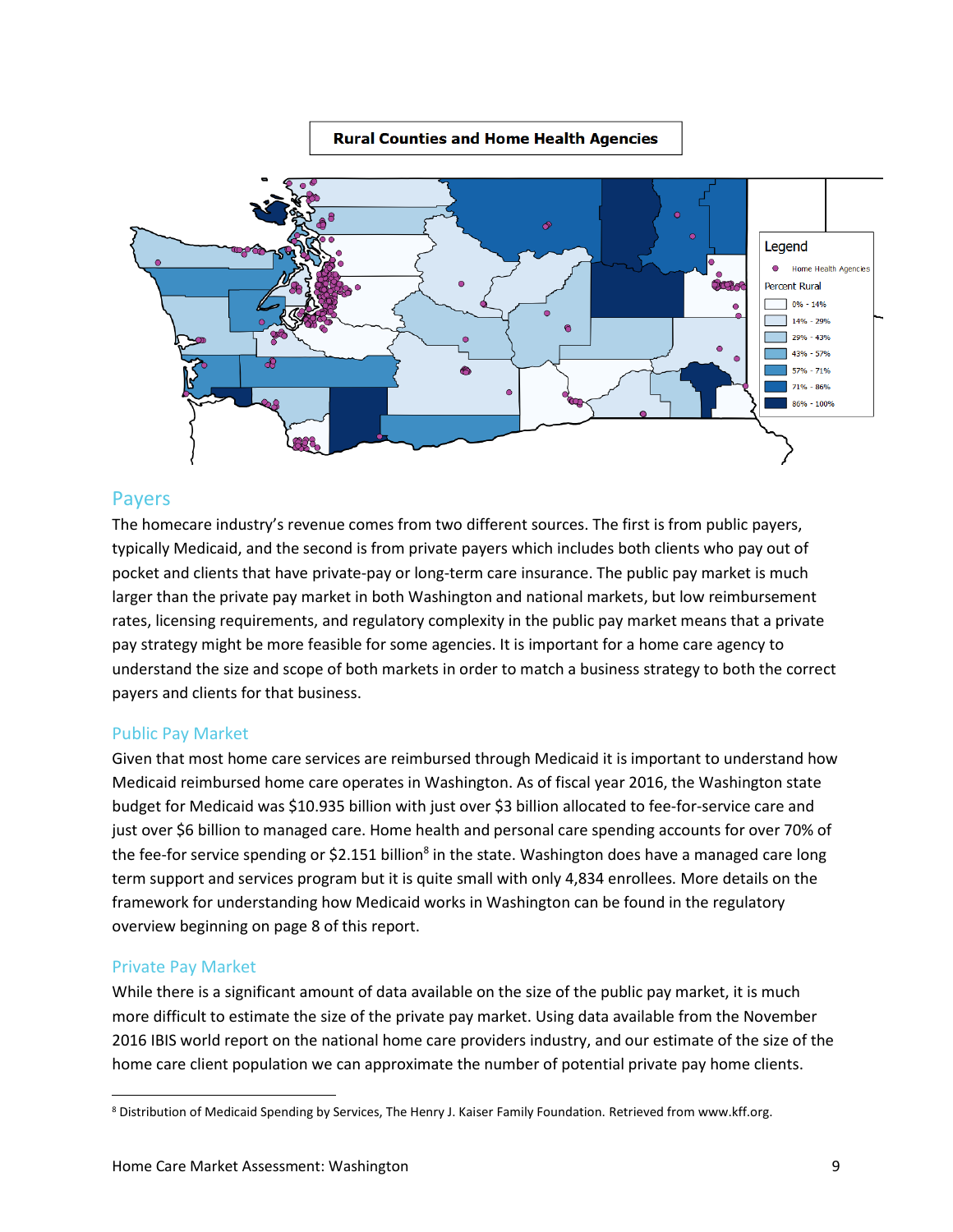First, our estimate of the combined frail elderly, independent disabled, and self-care disabled population in Washington is 440,000. This number is then multiplied by the private pay market's (out-of-pocket and private insurance) percent of the national home care industry estimated to be 16.8% by IBIS World. Using this method, we estimate that the size of the Washington private pay home care potential client pool to be 74,300. Given that home care costs in Washington are high relative to the state's median income this may be an overestimate of the potential market as some may not be able to afford out of pocket home care costs.

### <span id="page-11-0"></span>Key stakeholders

**Area Agencies on Aging:** As mandated by the Older American's Act of 1965, Washington operates 13 area agencies on aging (AAA), which provide a suite of services to promote independence for persons 60+ with a primary focus on frail, rural and low-income minority individuals. AAA's contract with other agencies to provide services including homemaker services.

**Northwest Cooperative Development Center:** For existing or prospective cooperatives interested in operating in the state, the Northwest Cooperative Development Center (NWCDC), located in Olympia, assists new and existing cooperatives through training, business planning, market research, strategic planning, and other technical assistance.

**SEIU 775NW:** The Service Employees Union (SEIU) 775NW represents the 31,000 caregivers who work as individual providers under the state administered Medicaid reimbursed home care program.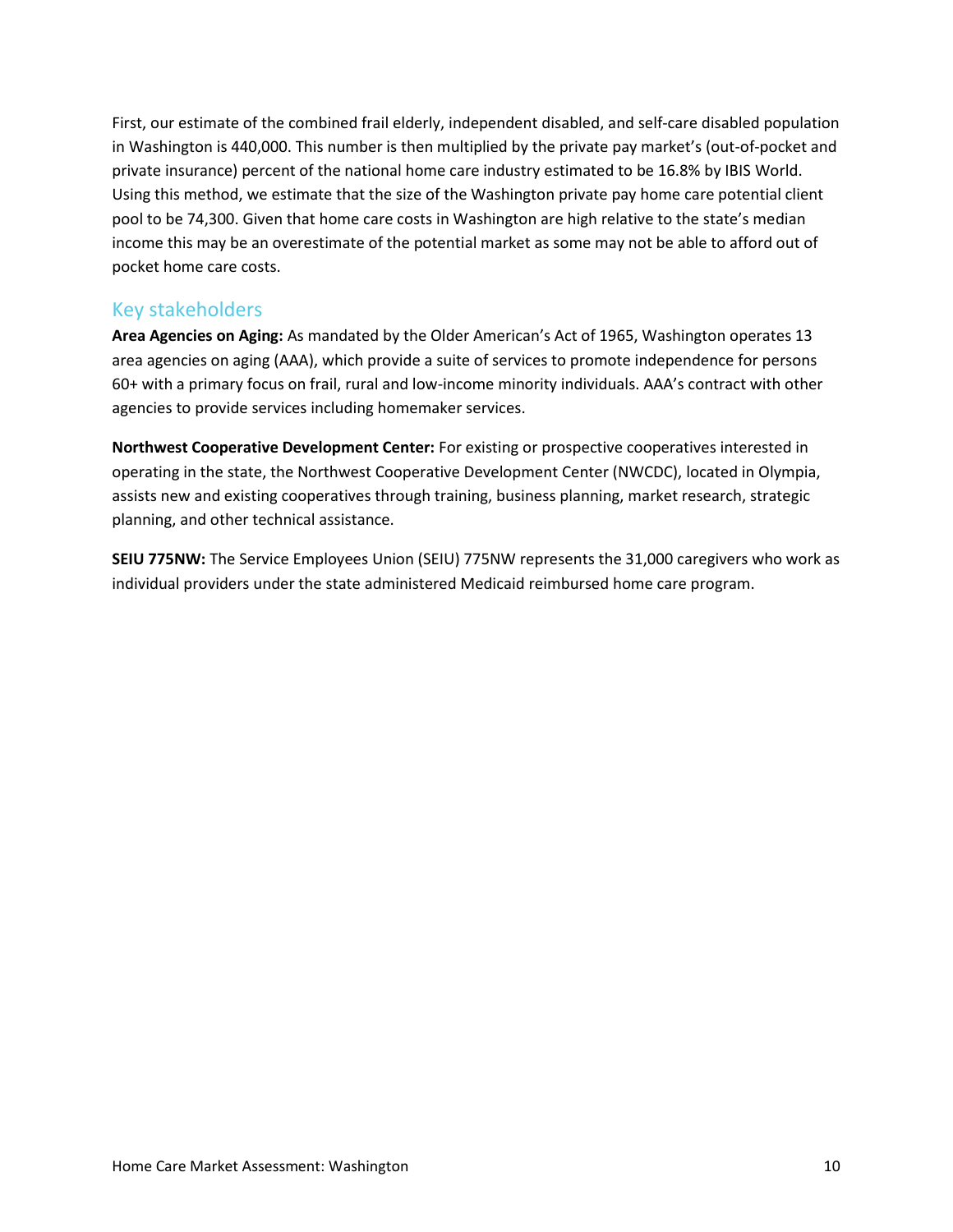## <span id="page-12-0"></span>REGULATORY & PUBLIC POLICY OVERVIEW

Whether private pay or public pay, agencies wishing to operate in Washington must have a basic understanding of the regulatory and policy environment in the state. This section provides an overview of Medicaid generally as well as Washington specifically, discusses Washington's commitment to home and community based services for long term service and support needs, provides an overview of specific programs, and discusses both licensing and worker training requirements that need to be met by agencies that wish to operate in the state.

### <span id="page-12-1"></span>Medicaid Overview

Dually funded by the federal government and individual states, Medicaid provides financial support for health care services for low-income individuals, including elderly and disabled individuals requiring long term care (accounting for over 60% of Medicaid spending). Under Medicaid, the federal government provides a base match of 50% for approved Medicaid provided services, with low income states eligible for higher reimbursement rates. To be eligible for Medicaid benefits, individuals must meet federally mandated financial and asset criteria.

Beginning in 2014, the Affordable Care Act allowed states the option to expand Medicaid eligibility to all non-elderly adults with income below 138% of the federal poverty line. Under "Medicaid Expansion", the federal government absorbs a larger share of Medicaid costs for new enrollees, covering 100% of costs between 2014-2017 and gradually reducing that percentage to 90% between 2017-2020. To date 32 states and DC have expanded Medicaid<sup>9</sup>.

Medicaid requires that states provide specific services at a minimum, to participate in the program. Required programs include inpatient and outpatient hospital services, physician and laboratory services, nursing home care and more recently, home health care. Above the minimum required programs, states may elect to cover additional services and/or expand services to individuals outside of the standard eligibility limits set by the Center for Medicaid and Medicare Services (CMS), the federal governing body. Typically, these additional services are provided under approved "waivers". <sup>10</sup> The number and type of waivers in each state varies widely, however common waivers include 1915 waivers, Aged and Disabled Waivers (ADW), and Intellectual Disability Waivers (ID). Home care relevant 1915 waivers include:

- 1915(c) Home and Community-Based Waivers (offered in 47 states and DC)
- 1915(i) State Plan Home and Community Based Waivers
- 1915(j) Self-Directed Personal Assistance Services Under State Plan Waivers
- 1915(k) Community First Choice Waivers $^{11}$

*See Appendix D for detailed waiver descriptions*

 $9$  A 50-State Look at Medicaid Expansion, Families USA. Retrieved from www.familiesusa.org.

<sup>10</sup> Congressional Budget Office, Overview of Medicaid. Retrieved from www.cbo.gov.

<sup>11</sup> Medicaid, Authorities. Retrieved from www.medicaid.gov.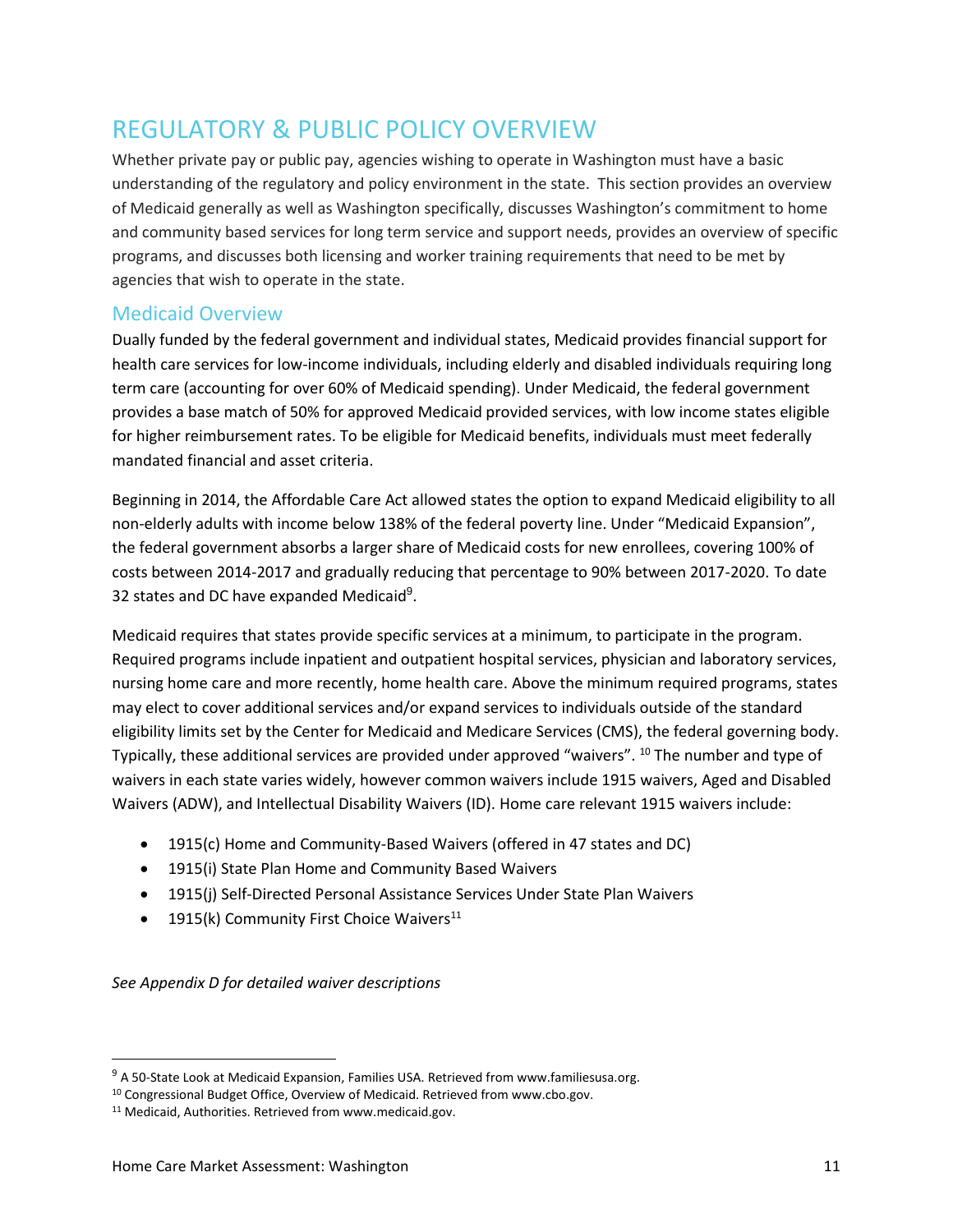1915 (c) HCBS waivers were first introduced in 1983 as a way for states to transition beneficiaries out of costly institutional care settings, and in 2005, became formal Medicaid State plan options.<sup>12</sup> States can offer as many 1915(c) Home and Community-Based Waivers as they elect, provided they meet the requirements set forth by CMS, and can elect what services to cover under the waivers, however home health aide, personal care aide, and homemaker services are almost always covered under these programs.<sup>13</sup> Understanding where states fall on the spectrum of HCBS spending for their long term services and supports (LTSS) programs is an important metric for states overall preference for institutional versus home based care.

From Medicaid's founding in 1965 until the early 1990's, Medicaid operated under a system of "fee-forservice", where providers were directly reimbursed for services provided, based on rates set by individual states. In the early 1990's however, Medicaid began a transition towards a system known as "managed care" to better manage costs, utilization, and quality. Under Medicaid managed care, state Medicaid agencies contract with independent for profit or non-profit Managed Care Organizations (MCOs) that accept per member per month payments for health care services, known as "capitated payments". Because payments are "capitated" MCO's are driven to balance the needs of highneed/high-cost beneficiaries with low-need/low-cost beneficiaries and provide care in the most cost effective manner possible to avoid cost overruns. Early on, managed care was implemented under 1115 Waivers, but in 1997 the Balanced Budget Act gave states more authority to implement managed care programs without waivers<sup>14</sup>. As of March 2017, only 12 states did not have Managed Care programs in place<sup>15</sup>. States that have begun transitions to managed care programs are in varying states of transition. Several states including Tennessee, Hawaii, New Hampshire, New Jersey, Rhode Island, Kentucky, Iowa, Delaware, Florida and Arizona operate almost exclusively under managed care programs (over 90% transitioned)<sup>16</sup>, including home and community based services, while others are just beginning this transition. Understanding where specific states fall on this transition is important, as it is directly correlated to how service rates are set, how money flows, and the importance of strategic partnerships, scale and other factors to home care agency success in a state.

In addition to the transition to managed care, states are increasingly transitioning Medicaid to "value‐ based" care models by implementing Accountable Care Organizations (ACO's). To date, ten states (MA, VT, NY, OR, UT, CO, MN, NJ, RI) have implemented ACO programs<sup>17</sup>. The goal of ACO's is to "(1) enhance the patient experience of care; (2) improve the health of the population; and (3) reduce the per capita cost of health care". What differentiates an ACO from an MCO is innovative values-based payment structures and carefully defined and tracked data and quality metrics to assess and confirm established value outcomes. The transition to value based care via the ACO model is an important one for

<sup>12</sup> Medicaid, Authorities. Retrieved from www.medicaid.gov.

<sup>&</sup>lt;sup>13</sup> Medicaid, Home and Community Based Services, 1915c Waiver. Retrieved from www.medicaid.gov.

<sup>&</sup>lt;sup>14</sup> Kaiser Family Foundation, Five Key Questions and Answers about Section 1115 Medicaid Demonstration Waivers, 2011. Retrieved from www.kaiserfamilyfoundation.files.wordpress.com/2013/01/8196.pdf.

<sup>15</sup> Kaiser Family Foundation, Total MCO's, March 2017. Retrieved from www.kff.org.

<sup>16</sup> Kaiser Family Foundation, Share of Medicaid Population Covered Under Different Delivery Models, July 2016. Retrieved from www.kff.org.

<sup>17</sup> Center for Health Care Strategy, Inc. Medicaid ACO's: Status Update, June 2017. Retrieved from www.chcs.org.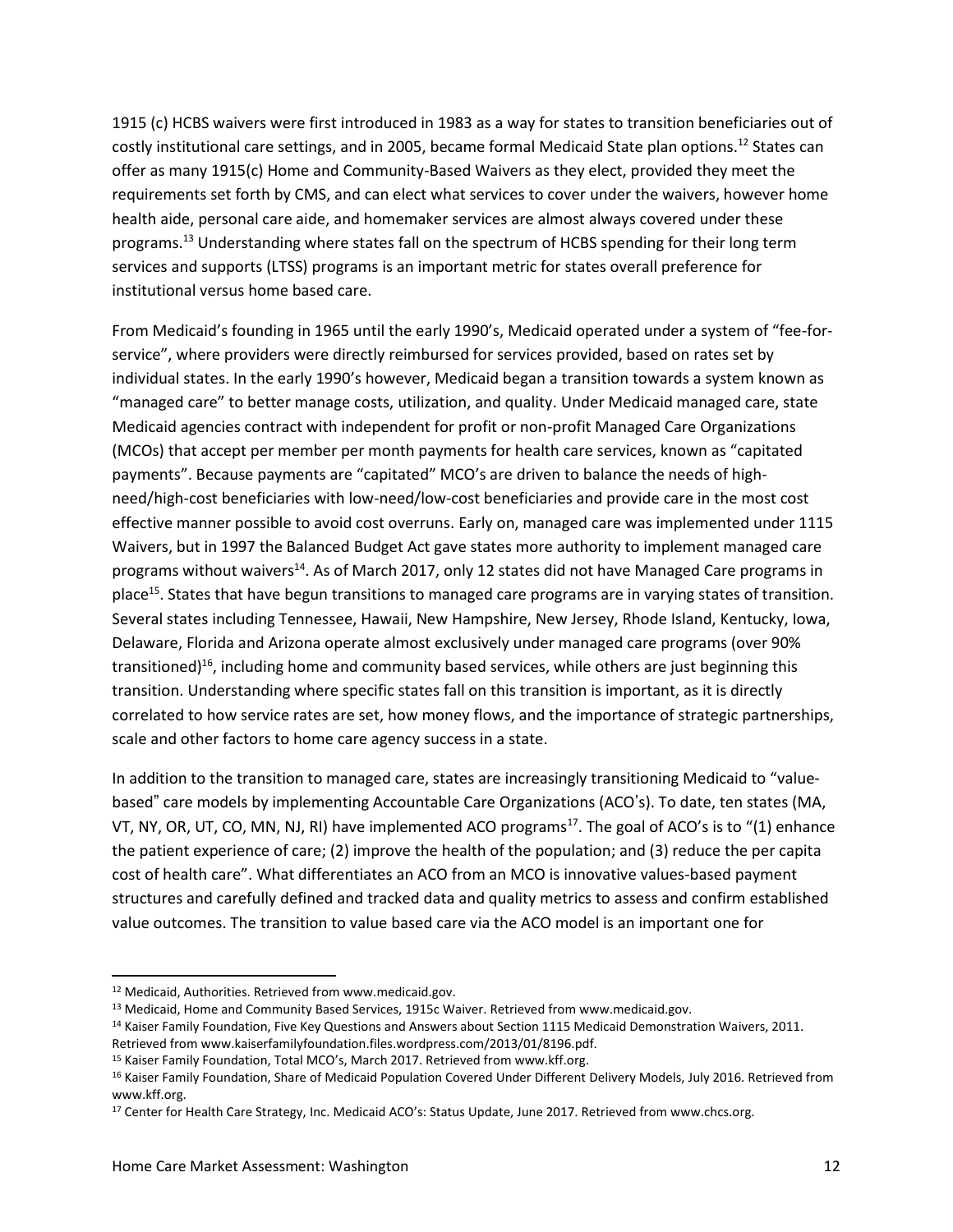cooperative home care agencies and developers to watch, as higher quality care is a hallmark of cooperative homecare agencies, and could be an important market differentiator.<sup>18</sup>

### <span id="page-14-0"></span>Washington Medicaid Overview

Whether private pay or public pay, agencies wishing to operate in Washington must have a basic understanding of the regulatory environment in the state. This section describes the overall system of Medicaid and home and community based services in Washington. Washington is primarily a managed care state with 85% of the Medicaid population enrolled in a managed care plan. Long term care, including home care, though, operates on a fee-for-service basis through Apple Health and is covered directly through the state and not a health plan<sup>19</sup>.

### <span id="page-14-1"></span>Home and Community Based Services (HCBS)

Washington's Home and Community Based Services (HCBS) Program operates under the Department of Social and Health Services (DSHS) under either the Aging and Long-Term Services Administration (ALTSA) or the Developmental Disabilities Administration (DDA). As of 2014, 1915(c) waivers for Aged and Disabled and Intellectual/developmental disabilities accounted for 74.7% of Washington state HCBS spending, personal care accounted for 21.3% of spending, and the remaining programs totaled less than 5% of spending. Washington currently has eight 1915(c) waiver programs in operation with a total budget of \$1.3 billion in 2014. The three largest waiver programs in the state were the Community Options Program Entry System (COPES) (\$668 million), the Washington state Core Waiver programs (\$386 million), and the Basic Plus Waiver (\$197 million)<sup>20</sup>. Under these programs, eligible Washington residents can access home care services among other home and community based service supports.<sup>21</sup>

<sup>&</sup>lt;sup>18</sup> Center for Health Care Strategy, Inc. Medicaid Accountable Care Organization Programs: State Profiles. Brief: October 2015. Retrieved from www.chcs.org.

<sup>19</sup> First-timers' Guide to Washington Apple Health (Medicaid), Washington Apple Health. Retrieved from https://www.hca.wa.gov/assets/free-or-low-cost/19-024.pdf.

<sup>&</sup>lt;sup>20</sup> Medicaid Expenditures for Section 1915 (c) Waiver Programs in FY2014, Eiken, S., Burwell, B, Sredl, K., Saucier, P. Retrieved from www.medicaid.gov.

<sup>21</sup> Improving the Balance, The Evolution of Medicaid Expenditures for Long-Term Services and Supports (LTSS), FY 1981-2014, Wenzlow, A., Eiken, S., Stredl, K., June 2016. Retrieved from www.medicaid.gov.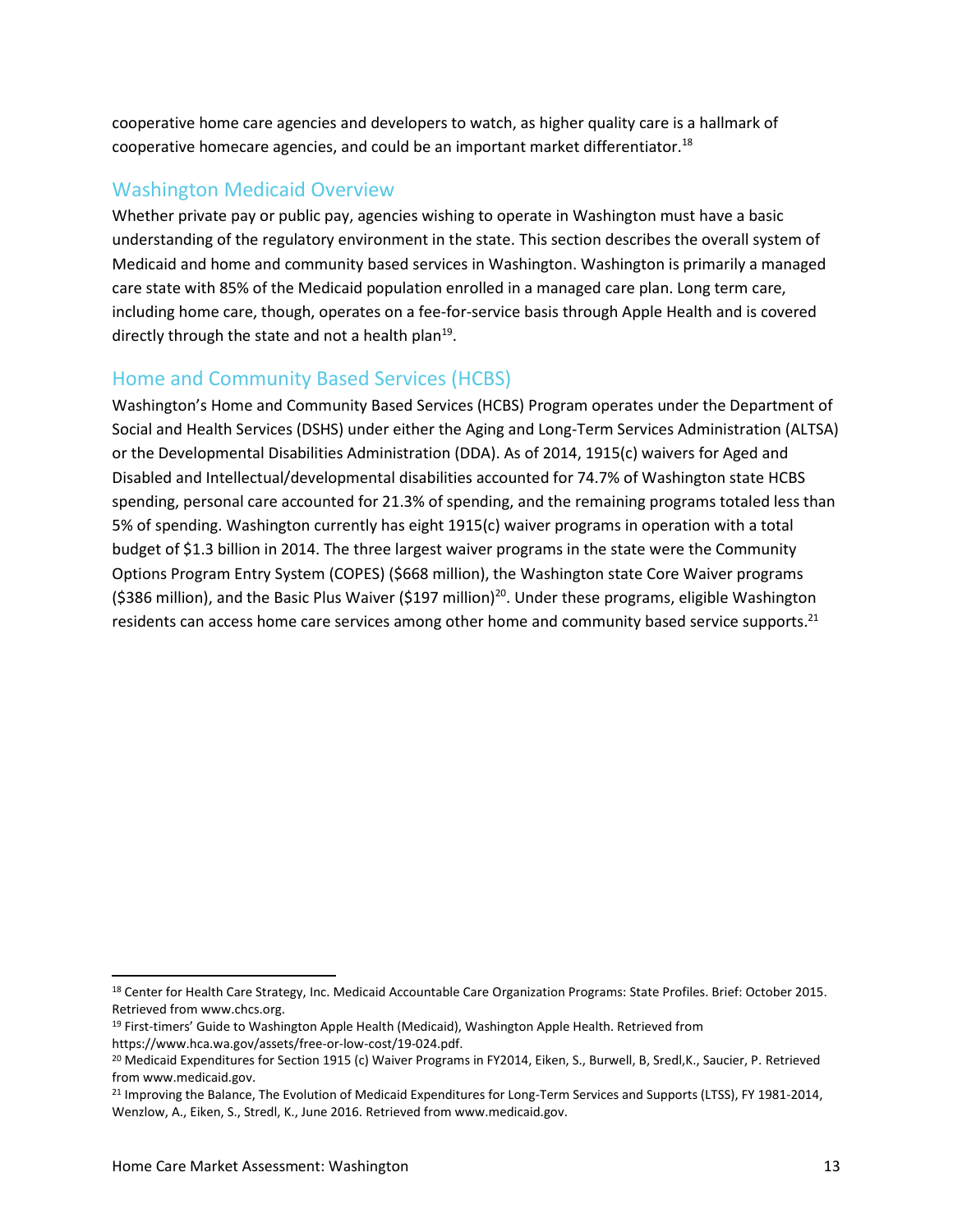State managed home care services are provided through two different channels. The first is through the state's individual provider program, which employs the majority of home health and personal care aides in the state. Clients use the Washington Home Care Referral Registry local office or have care coordinated through one of the 13 local Area Agencies on Aging (AAA). The second channel is through traditional home care agencies that must be licensed through the state. Agency care is coordinated through the local AAA or other Local Home and Community Services offices.



### <span id="page-15-0"></span>Licensing

All home care providers in the state of Washington must be licensed by the Department of Social and Health Services (DSHS). Home health care providers must also be licensed by the state, but under a different set of requirements than personal care agencies.

To contract with DSHS and to receive referrals for public pay clients a home care agency in Washington must meet the following requirements. First, the agency must have at least three years' in operations in Washington as a licensed home care provider. Second, the agency must provide service in a geographic area defined by the contracting Area Agency on Aging (AAA). Finally, the agency must also meet other requirements involving financial reporting, quality monitoring, staff experience, and electronic timekeeping. These requirements mean that any new Washington state based home care agency must operate for at least three years in the private pay market before it can consider entering the public pay market<sup>22</sup>. For home care cooperatives starting up in Washington this means that pursuing the private pay market is the only option during initial operations.

### <span id="page-15-1"></span>**Training**

Washington has significant state training requirements for homecare workers. As of 2011, all long-term care works, including in home caregivers, must pass both state and federal background checks. In addition, workers must complete 75 hours of training by their 120<sup>th</sup> day of work and pass homecare aide certification by their 150<sup>th</sup> day of work<sup>23</sup>.

<sup>&</sup>lt;sup>22</sup> In-Home Services Agencies, Washington State Legislature. Retrieved from www.app.leg.wa.gov/wac/.

<sup>&</sup>lt;sup>23</sup> Training Requirements and Classes, Washington State Department of Social and Health Services. Retrieved from www.dshs.wa.gov.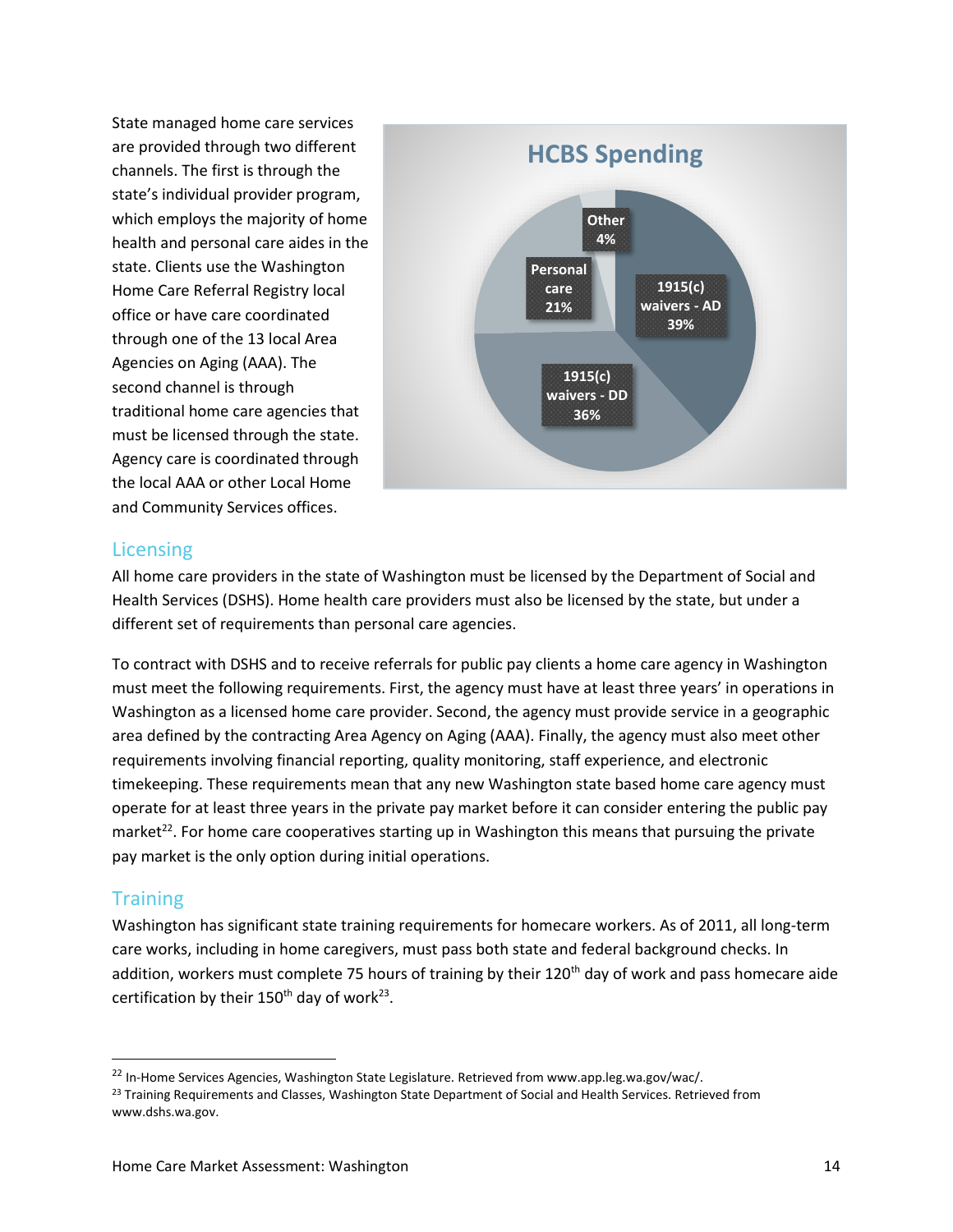## <span id="page-16-0"></span>LABOR OVERVIEW

As a human centered business, recruitment and retention of enough quality home care workers is the biggest factor in the sustainability and success of any home care agency. Home care cooperatives and agencies across the country are having trouble recruiting and retaining enough caregivers to meet their business needs. This section provides an overview of the current labor pool of caregivers in the state, as well as the current labor conditions for home care workers, and a view into the future market for caregivers as demand for home care work increases.

### <span id="page-16-1"></span>Current Labor Pool

Home care cooperatives in Washington face some significant barriers in recruiting and retaining caregivers. The number of caregivers in the workforce significantly lags the population most likely to seek out homecare services. For every one caregiver in Washington there are just under 12 people categorized as frail elderly, independent living disabled, or self-care disabled. Washington's ratio of one caregiver to every 11.76 potential home care clients is more severe than the national ratio of eight to one. In addition, the growth rate of Washington's elderly population (13.3%) is over 3.5% greater than the national growth rate of 9.7%.

While there is a need for caregivers in Washington, recruitment also depends on how wages compare to similar entry-level service sector occupations. In Washington caregivers are paid on average \$12.10 per hour, which is about 1.4% more than their counterparts in retail and food service. Nationally caregivers are paid about 4.5% more than retail or food service workers. Given the shortage of homecare workers in the state, it appears that this pay bump isn't enough to recruit enough caregivers to make up for long-term demand trends.

| Caregiver and Retail/Food Service Wage Comparison |                    |       |                        |       |  |      |
|---------------------------------------------------|--------------------|-------|------------------------|-------|--|------|
|                                                   | <b>Direct Care</b> |       | Retail/Food Difference |       |  |      |
| <b>National Average</b>                           |                    | 10.70 |                        | 10.24 |  | 0.46 |
| <b>Washington</b>                                 |                    | 12.10 |                        | 11.93 |  | በ 16 |

The macro employment environment in Washington is relatively average with unemployment comparable to national unemployment, and a prime age (25-55) labor force participation rate 6% below the national average. This data indicates that there is a small potential pool of untapped labor to recruit into the caregiver workforce, but a greater number of workers will need to be recruited from other industries.

## <span id="page-16-2"></span>Future Labor Trends

The caregiving workforce is expected to experience rapid growth over the next ten years. By 2024 the workforce of personal care aides is expected to grow by 25.9%, home health aides by 38.1%, and nursing assistants by 17.6%. In total, the state of Washington is expected to have just under 50,000 caregivers working at agencies by 2024, 15,000 more caregivers than currently work at agencies in the state<sup>24</sup>.

<sup>&</sup>lt;sup>24</sup> Long Term Occupational Projections. Retrieved from www.projectionscentral.com.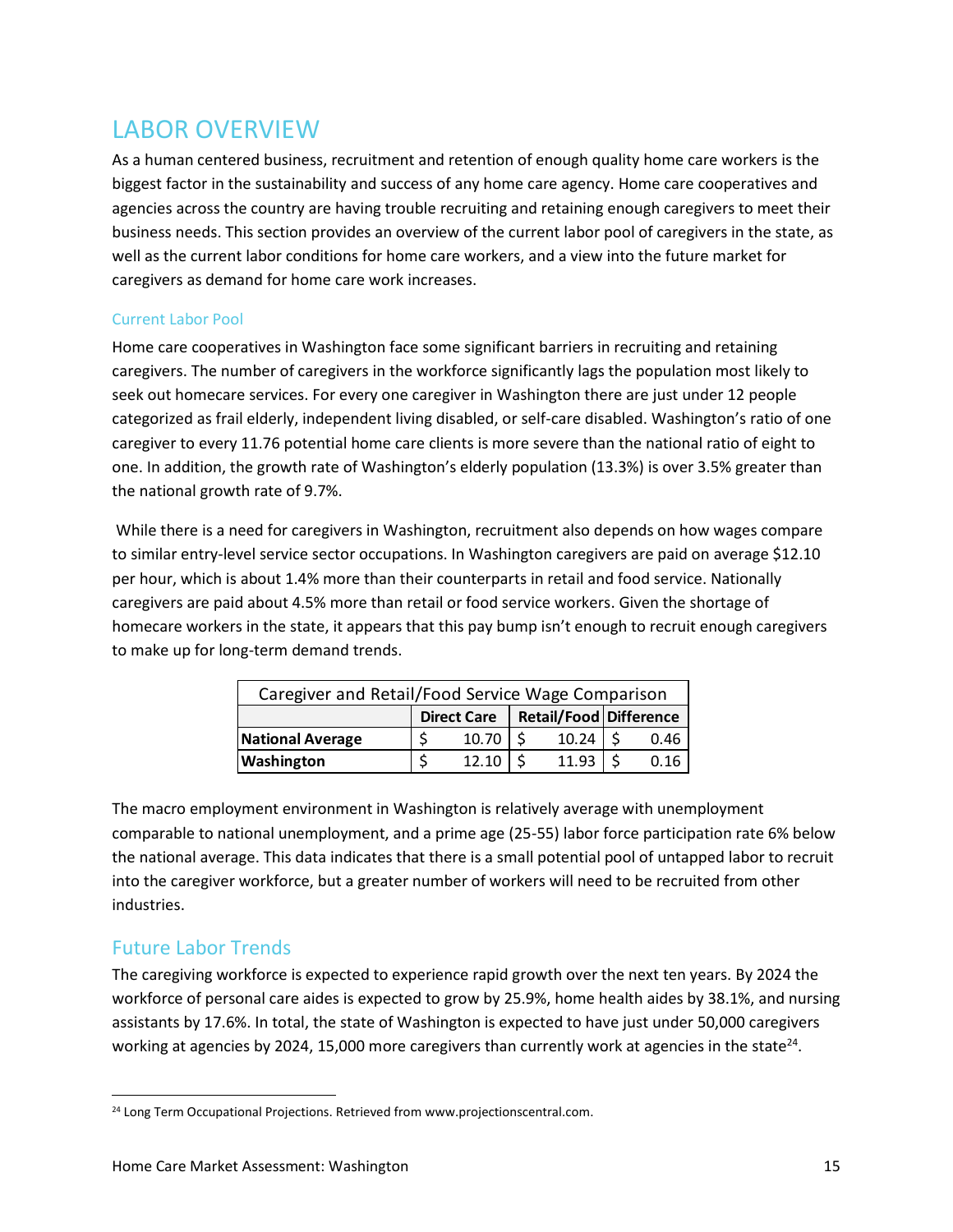Nationally, the direct care workforce has experienced a tripling in the rate of employee turnover since 2009. Currently, the national average for yearly turnover is over 60% with states in the Pacific region experiencing average turnover of 57% in 2015<sup>25</sup>.



Combining the growth in the workforce with the industry's high turnover rate we estimate that the state of Washington will need to recruit and train an additional 154,000 caregivers into the workforce by 2024. Even if the turnover rate was halved over the same period over 76,000 new caregivers would be needed to meet current growth rates.



<sup>25</sup> The 2017 Home Care Benchmarking Study. Retrieved from www.homecarepulse.com.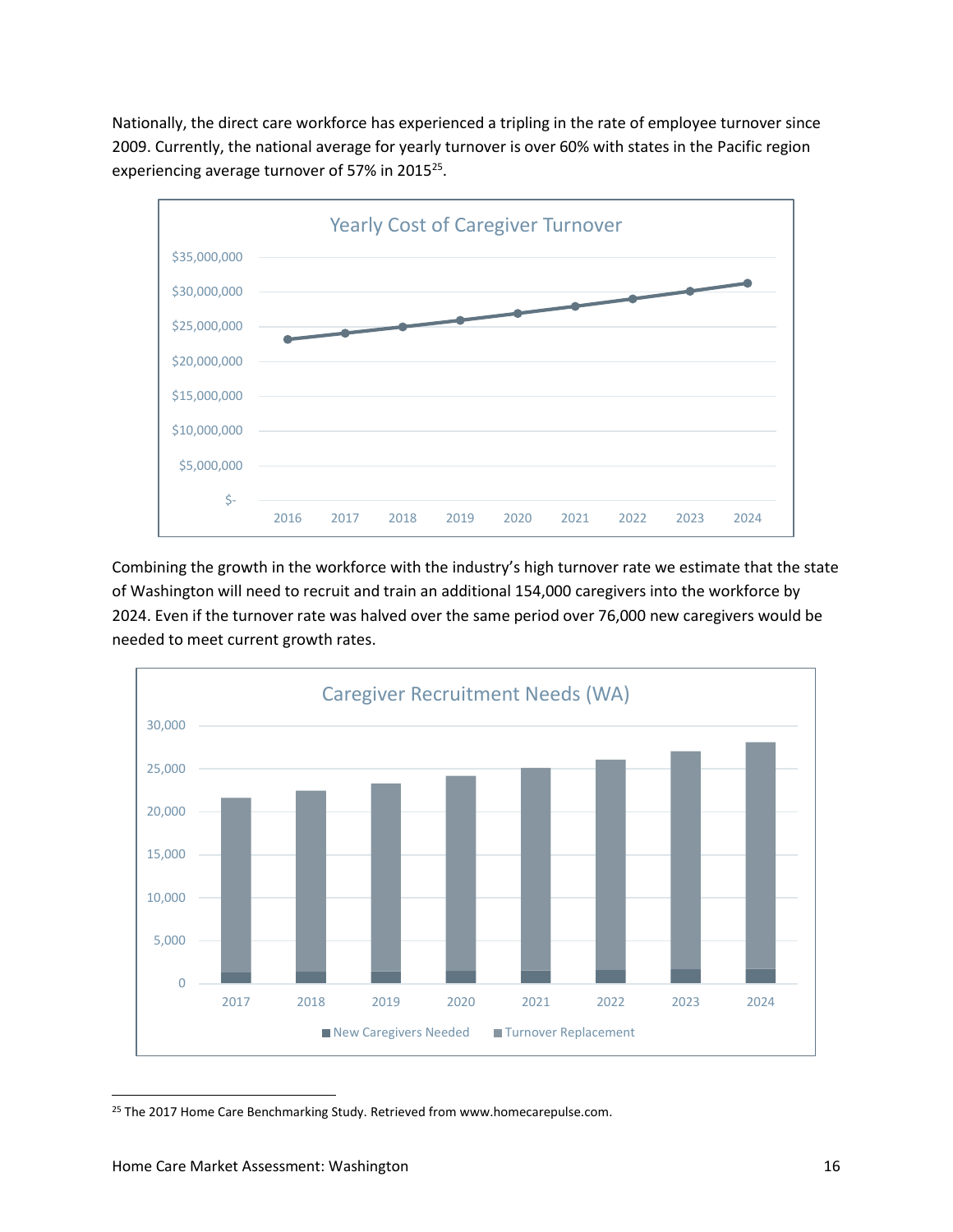# <span id="page-18-0"></span>COOPERATIVE OPPORTUNITY

### <span id="page-18-1"></span>Cooperative Law

Washington State has an applicable employee cooperative statute. Washington State law chapter RCW 23.78.020 states that "any corporation organized under the laws of this state may elect to be governed as an employee cooperative under the provisions of this chapter, by so stating in its articles of incorporation, or articles of amendment filed in accordance with Title [23B](http://app.leg.wa.gov/RCW/default.aspx?cite=%2023B) RCW and Article 2 of chapte[r23.95](http://app.leg.wa.gov/RCW/default.aspx?cite=23.95) RCW. A corporation so electing shall be governed by all provisions of Title [23B](http://app.leg.wa.gov/RCW/default.aspx?cite=%2023B) RCW, except RCW [23B.07.050,](http://app.leg.wa.gov/RCW/default.aspx?cite=23B.07.050) [23B.13.020,](http://app.leg.wa.gov/RCW/default.aspx?cite=23B.13.020) and chapter [23B.11R](http://app.leg.wa.gov/RCW/default.aspx?cite=23B.11)CW, and except as otherwise provided in this chapter."<sup>26</sup>

## <span id="page-18-2"></span>Cooperative Strategy

As of 2015, Washington's elderly population totaled almost 950,000 growing over 13% since 2012, almost 10% faster than the state's overall population growth. At the same time, the state direct care workforce is insufficient to meet current and future demand for home care. The impending challenge for the state of Washington to meet its residents home care needs also represents an opportunity for home care cooperatives. To fill this large and growing demand for home care services, Washington based home care cooperatives need to surmount challenges specific to the state's market in recruiting and retaining a skilled workforce, operating in the public pay market, and operating at scale.

The primary challenge facing home care cooperatives in the state will be recruiting and retaining enough caregivers to meet this growing demand in an industry with low pay, demanding work, and high turnover. If industry wide turnover rates remain the same, over 150,000 new home care workers will need be recruited and trained by 2024. Additionally, pay rates for the direct care workforce in Washington are low in comparison to other service sector work. This represents an opportunity for cooperatives to develop a competitive advantage by providing better training, pay, and a more stable work environment. Reducing turnover through better training and pay decreases recruitment expenses while also leading to better quality care, an important competitive differentiator in the market.

Second, home care cooperatives will need to develop the capabilities to tackle both the private pay and public pay markets. While it is a smaller portion of the market, Washington based home care coops have targeted private pay customers as Medicaid reimbursement rates are low and compliance with state regulations for receiving public money has proven difficult and burdensome for these smaller organizations. For smaller cooperatives and those just entering the market, pursuing private pay clients is the best path towards earning revenue and reaching financial stability in the short-term. In the longterm however, the Washington Medicaid home care market represents billions of dollars of potential revenue and the opportunity for home care cooperatives to reach scale in the state. For home care cooperatives to operate in the public pay market, the organization must be able to reduced its operating expenses and serve enough clients so that lower margins can still lead to enough operating income to cover overhead expenses.

<sup>&</sup>lt;sup>26</sup> Washington State Legislature, Chapter 23.78. Retrieved from http://app.leg.wa.gov/RCW/default.aspx?cite=23.78.020.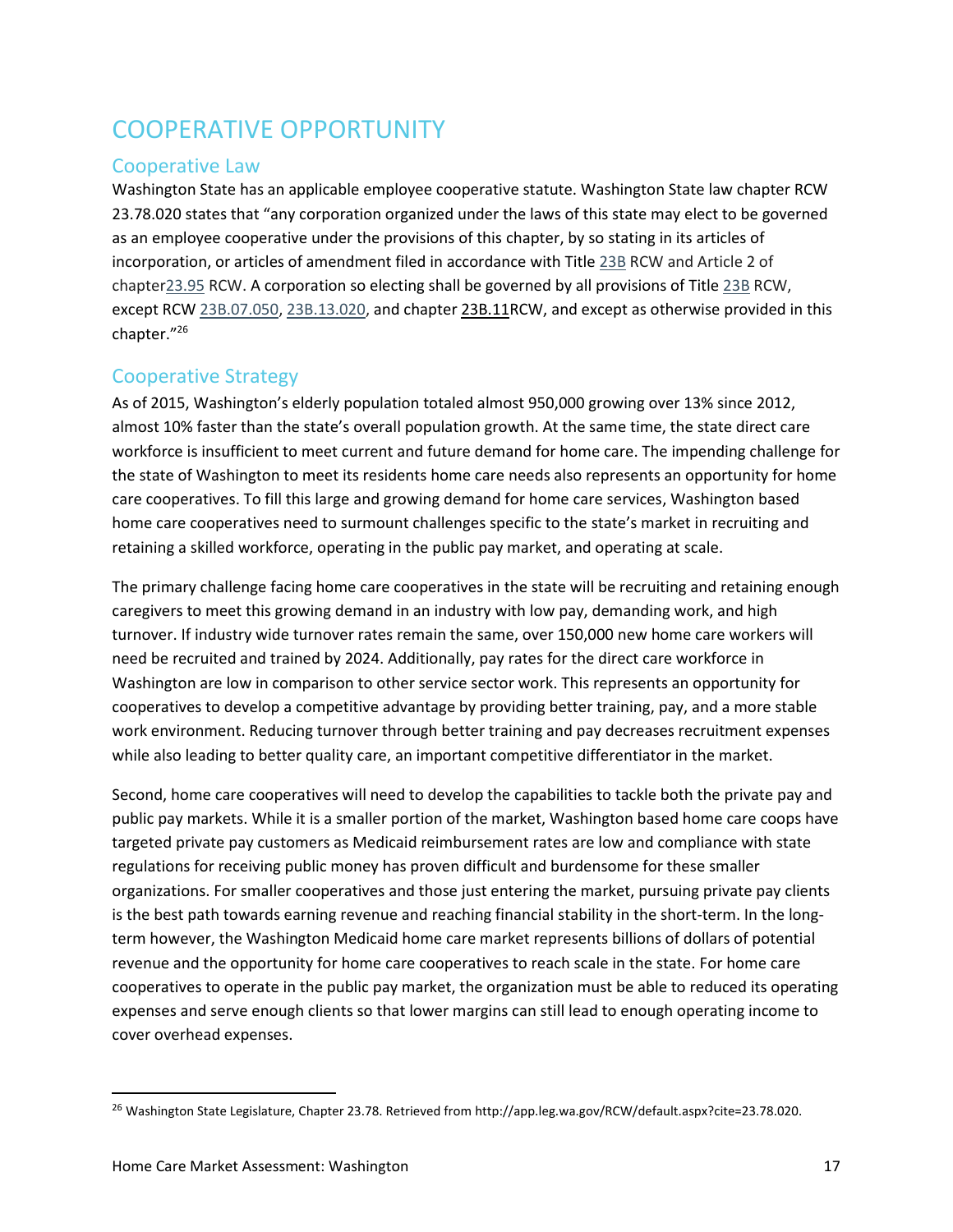These two challenges have proven to be significant barriers to scaling home care businesses in Washington to date. These structural barriers have created a fragmented patchwork of small home care agencies that are not capable of reaching the size needed to meet the significant and growing gap between the supply of home care work and the demand for that work. While home care agencies in the state have average revenue of about \$750,000, the median sales revenue of agencies is just over \$100,000. This is the result of 166 home care agencies in the state earning less than \$200,000 a year in sales revenue. The five largest home care companies in the state still garner only 33% of the market. These factors combined mean that the Washington home care industry is highly fragmented and competitive. This environment gives local home care cooperatives the opportunity to become leaders in the state, by quickly pursing scale.



Washington Combined Demand and Labor Supply Ranking

For the home care cooperatives already in operation, expansion opportunities can come in two ways. The first way is to expand internally by increasing the number of clients being served and by increasing the amount of services delivered to existing clients. In the three counties that have home care cooperatives (Jefferson, Thurston, and Whatcom), the primary barrier to increasing business will be recruiting enough caregivers. All three counties have demographic makeups that indicate that a high percentage of the population is or will need home care services in the near future. On the other hand, all three counties have high caregiver dependency ratios, indicating that there are not enough caregivers in the workforce to meet demand. Grassroots outreach and partnership development with local schools, career development organizations, alternative staffing agencies or other community agencies could help spur interest in the career.

The second method of increasing size is to pursue acquisitions and conversions of existing home care agencies. This could be especially useful for expanding into the Medicaid market more quickly. While it is difficult for new or smaller cooperatives to pursue the public pay market due to regulation and low reimbursement rates, a local cooperative or a cooperative developer that can raise the funds necessary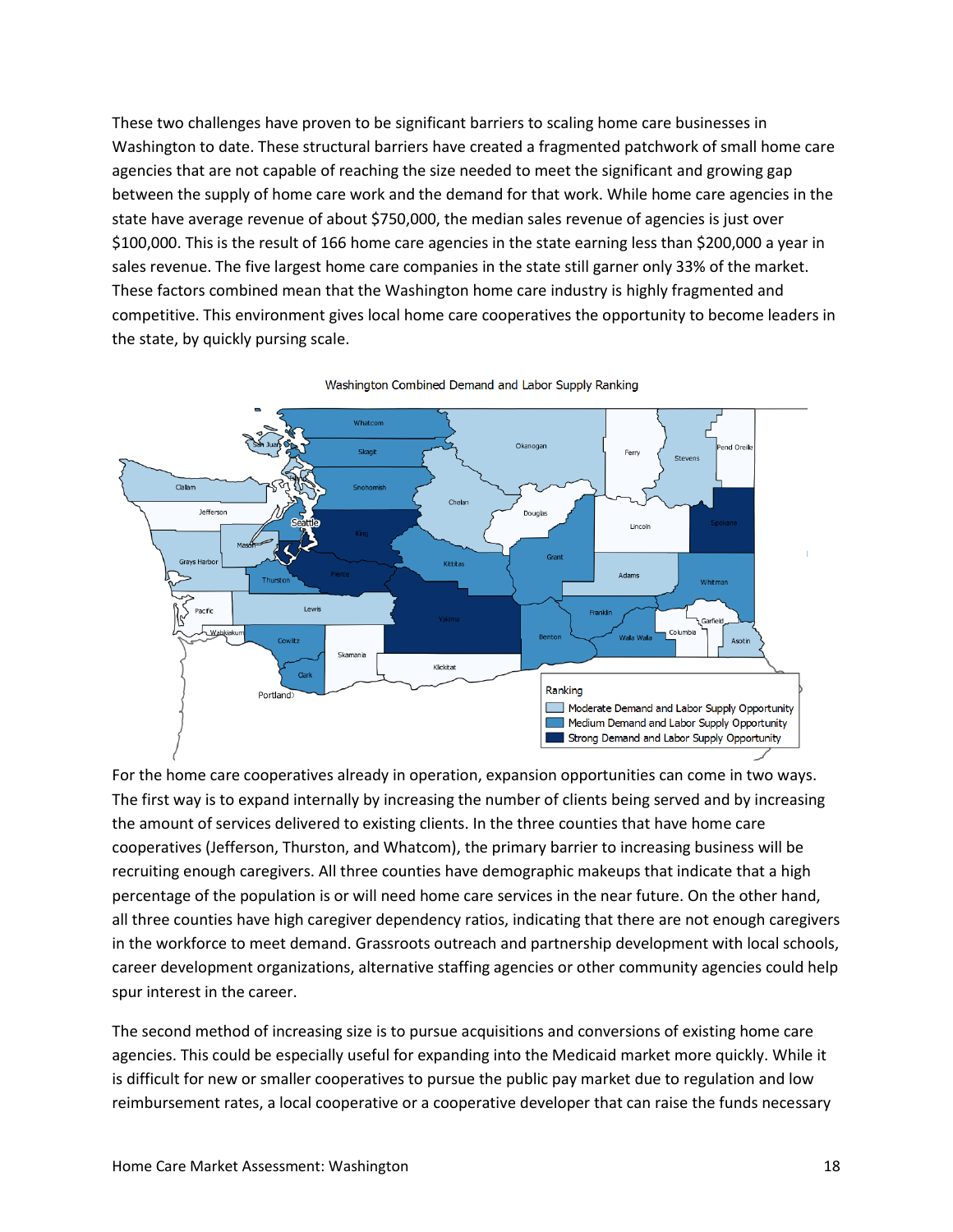to acquire and convert an existing Medicaid certified agency would have an opportunity to enter a large market. According to the Washington state list of state licensed Medicaid home care agencies, there are 9 agencies in Thurston County, 7 in Whatcom County, and 3 in Jefferson county. Additionally, neighboring counties such as Pierce, Kitsap, and Clallam have higher concentrations of home care agencies and may be potential markets for conversions, but they may also be more competitive markets to operate in. In the counties with home care cooperatives, the neighboring counties of Mason, Thurston, Pierce, and Whatcom are the best opportunities for expansion as they have a low number of home care agencies relative to the potential client pool.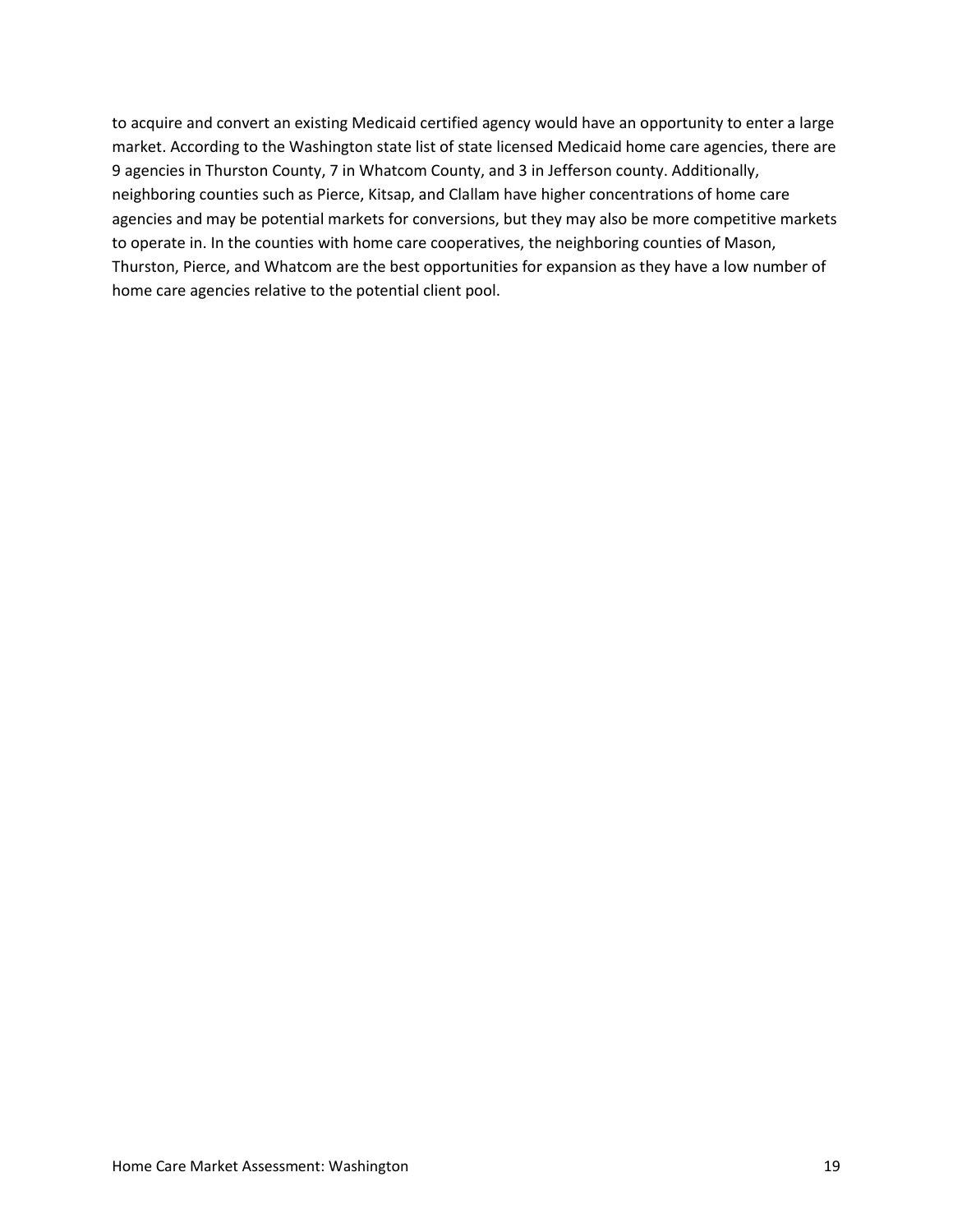## <span id="page-21-0"></span>**CONCLUSION**

Cooperative developers and others interested in supporting home care cooperatives in Washington have an exciting opportunity to improve the quality of jobs, the quality of care, and access to care in the state.

However, while the potential for impact is high, the road is difficult. Nationwide, independent home care agencies are struggling to survive because of the small private market, low margins on Medicaid clients, difficulty in recruitment and retention, and high training costs. In Washington, some of these national trends are exaggerated. The increase in demand for home care market in Washington State is outpacing the national market, while the labor market is below the national ratio of caregivers to those needing care. As a result, in Washington State, a key barrier to starting and/or growing a successful home care cooperative will be recruitment and retention of caregivers. Furthermore, the pay differential for caregivers versus other, less strenuous jobs, is less than the national average.

There are advantages to working in Washington State, as well, though. Washington is home to the Northwest Cooperative Development Center, which has successfully supported the launch of two home care cooperatives and is currently supporting another start-up operation, and a strong labor union. The market for home care in Washington is sufficiently large to support home care cooperatives in the state, and there appear to be low barriers to entry for smaller firms to get into the private pay market.

Furthermore, national home care cooperative development strategies can support the successful startup and growth of local cooperatives. One potential strategy for operatives and partners to assist local home care cooperatives is through the development of a shared services cooperative. It can be difficult for smaller scale organizations to afford and manage back office operations, training, and regulatory paperwork while also managing a home care business and generating new sales. A membership organization for cooperatives that provides more efficient payroll and scheduling solutions and access to high quality training can create the benefits of scale while also allowing for local control of the cooperative. An organization that can provide a pool of well-trained caregivers can significantly reduce recruitment costs and increase quality of care for cooperative members and a membership organization is one strategy that may provide that advantage.

In Washington State and nationwide, effecting the potential impact of cooperatives in the home care industry will require sufficient capital investment, collaboration, ingenuity, and a willingness to take risks and learn from failure. If done right, home care cooperatives can be a powerful, market-based approach creating access to dignified employment for low-wage workers in a difficult industry that has suffered from systemic underinvestment – an approach that is working for, but not waiting for, the policy solutions that are needed for larger-scale change.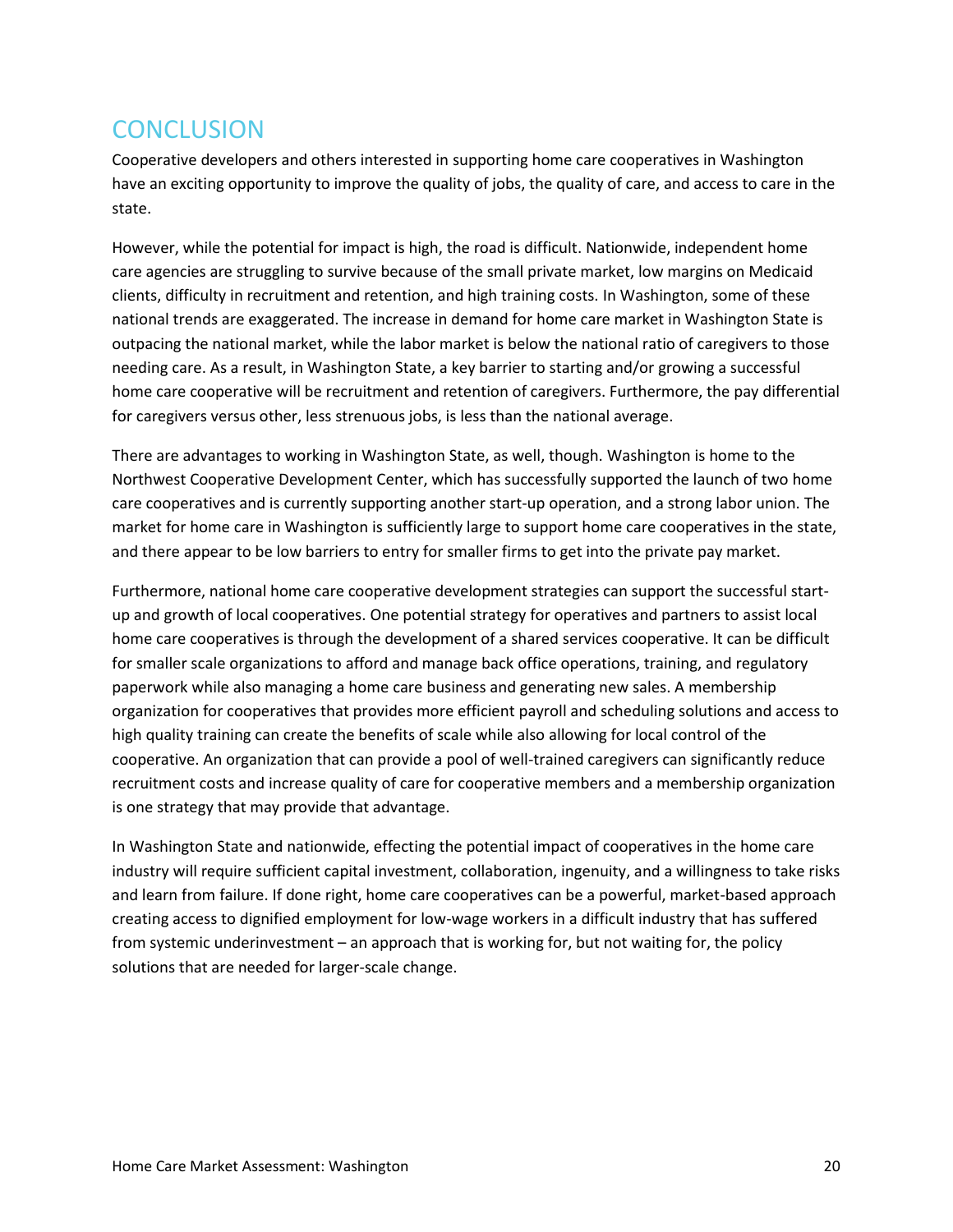# <span id="page-22-0"></span>Appendix

## <span id="page-22-1"></span>Appendix A: Opportunity Matrix

| <b>Opportunity Assessment Framework</b>                                                                                   |                     |                                            |  |
|---------------------------------------------------------------------------------------------------------------------------|---------------------|--------------------------------------------|--|
|                                                                                                                           |                     |                                            |  |
| Key Metrics - Labor Supply:                                                                                               | <b>US Average</b>   | <b>Washington</b>                          |  |
| Assesses ease or difficulty of recruitment and retention for direct-care workforce.                                       |                     |                                            |  |
| Prime-Age Labor Force Participation Rate (25-55 Years of Age)                                                             | 81.70%              | 75%                                        |  |
| Other Entry-Level Pay Comparison (Retail and Food Service)                                                                | 10.83%              | 1.40%                                      |  |
| Caregiver Dependency Ratio (direct care workforce over home care subset-frail<br>elderly/dependent)                       | 7.98                | 11.76                                      |  |
| Unemployment Rate                                                                                                         | 4.40%               | 4.70%                                      |  |
|                                                                                                                           |                     |                                            |  |
|                                                                                                                           |                     |                                            |  |
| Key Metrics - Firm Barriers to Entry:                                                                                     | <b>US Average</b>   | Washington                                 |  |
| Assesses ease or difficulty of entering the home care market as a new provider                                            |                     |                                            |  |
| <b>Scale Barriers</b>                                                                                                     | \$216,243           | \$111,589                                  |  |
| Average Sales of Home Care Companies Rural                                                                                | Rural: \$431,300    | Rural: \$1,150,000                         |  |
| Average Sales of Home Care Companies Urban                                                                                | Urban: \$373,800    | Urban: \$333,900                           |  |
| Scale of Service Area (as Population Density)                                                                             | 91.39               | 109.67                                     |  |
| Rural Population Density                                                                                                  | <b>Rural: 19.17</b> | <b>Rural: 23.9</b>                         |  |
| Suburban Population Density                                                                                               | Suburban: 57.83     | Suburban: 58.1                             |  |
| Urban Population Density                                                                                                  | Urban: 1015.17      | <b>Urban: 222.28</b>                       |  |
|                                                                                                                           |                     |                                            |  |
|                                                                                                                           |                     |                                            |  |
| <b>Key Metrics - Market Competitiveness</b>                                                                               | <b>US Average</b>   | Washington                                 |  |
| Assesses the state of market consolidation/fragmentation, and dominance of any major firms.                               |                     |                                            |  |
| Total % Market Share of Top 5 Firms                                                                                       | 8.7% (Top Three)    | 31.90%                                     |  |
|                                                                                                                           |                     |                                            |  |
| Largest Provider Operating in State (Annual Sales)                                                                        | Kindred             | <b>Chesterfield Services Inc.</b>          |  |
|                                                                                                                           |                     |                                            |  |
|                                                                                                                           |                     |                                            |  |
| Key Metrics - Client/Customer Demographics                                                                                | <b>US Average</b>   | Washington                                 |  |
| Describes composition of population in state likely needing home care services.                                           |                     |                                            |  |
| Total % in Home Care Subset (Frail Elderly & Ind'l with Disabilities, IL & SC)                                            | 6.19%               | 6.07%                                      |  |
| Growth in Aging Population                                                                                                | 9.70%               | 13.30%                                     |  |
| Total % Population Age 65+                                                                                                | 14.10%              | 13.58%                                     |  |
| Total % Population Individuals with Disabilities                                                                          | 6.81%               | 12.80%                                     |  |
| Total % Population on Medicaid                                                                                            | 18.00%              | 25.52%                                     |  |
| Home Care Costs as % of Median Income of 65+ Population                                                                   | 119%                | 131%                                       |  |
|                                                                                                                           |                     |                                            |  |
|                                                                                                                           |                     |                                            |  |
| <b>Key Metrics - Payer Composition</b>                                                                                    | <b>US Average</b>   | Washington                                 |  |
| Describes key customers/payers in the state, how money flows, ability of providers to<br>negotiate for better rates, etc. |                     |                                            |  |
| Percentage Total State Medicaid Spending on LTSS                                                                          | 32%                 | 26%                                        |  |
| Share Medicaid LTSS Spending for Devoted to HCBS                                                                          | 53%                 | 66%                                        |  |
| Self-Directed Care Program                                                                                                | N/A                 | Yes                                        |  |
|                                                                                                                           |                     | Managed care State, but home care is still |  |
| Rate Flexibility                                                                                                          | N/A                 | Fee for Service                            |  |
| Per Capita HCBS                                                                                                           | \$18,870            | \$17.944                                   |  |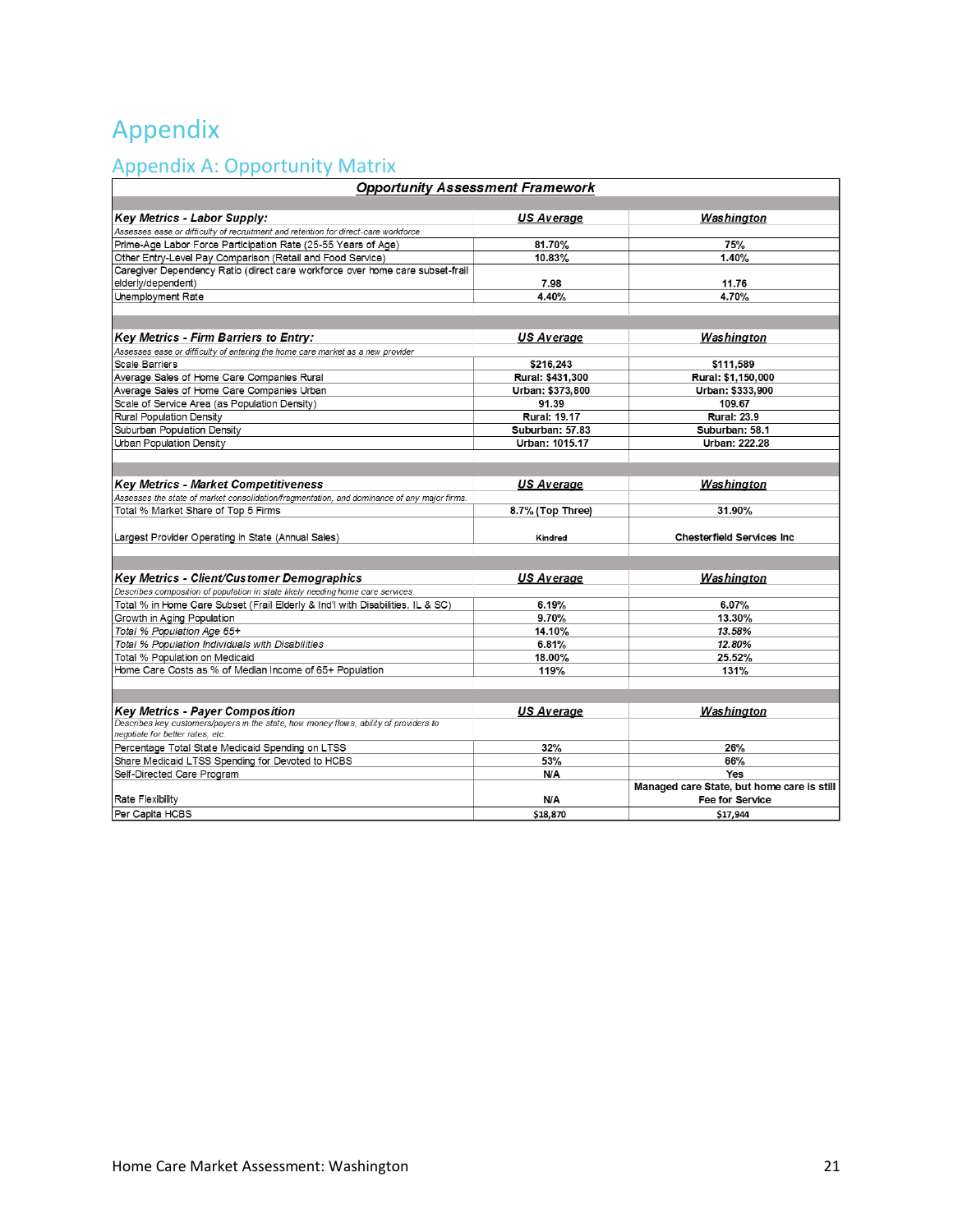### <span id="page-23-0"></span>Appendix B: State Market Assessments

The two graphics below analyze both the private pay market and the public pay market by integrating the labor supply, the number of clients needing home care services, and the pool of money available for those services. In both charts the size of the bubble indicates the total number of potential home care clients in the state. Along the x-axis, we have the ratio of home care clients to caregivers in the state. For example, nationally, there are about eight home care clients for every one working caregiver. States to the right of the national bubble have a relatively strong supply of caregivers in the state in comparison to the national average. Finally, on the y-axis we have two different data points depending on whether we are assessing the private pay market or the public pay market. In the private pay assessment, we use the state's median income to determine the potential pool of private money available to pay for home care. In the public pay assessment, we use the state's per enrollee Medicaid spending on aged and disabled beneficiaries.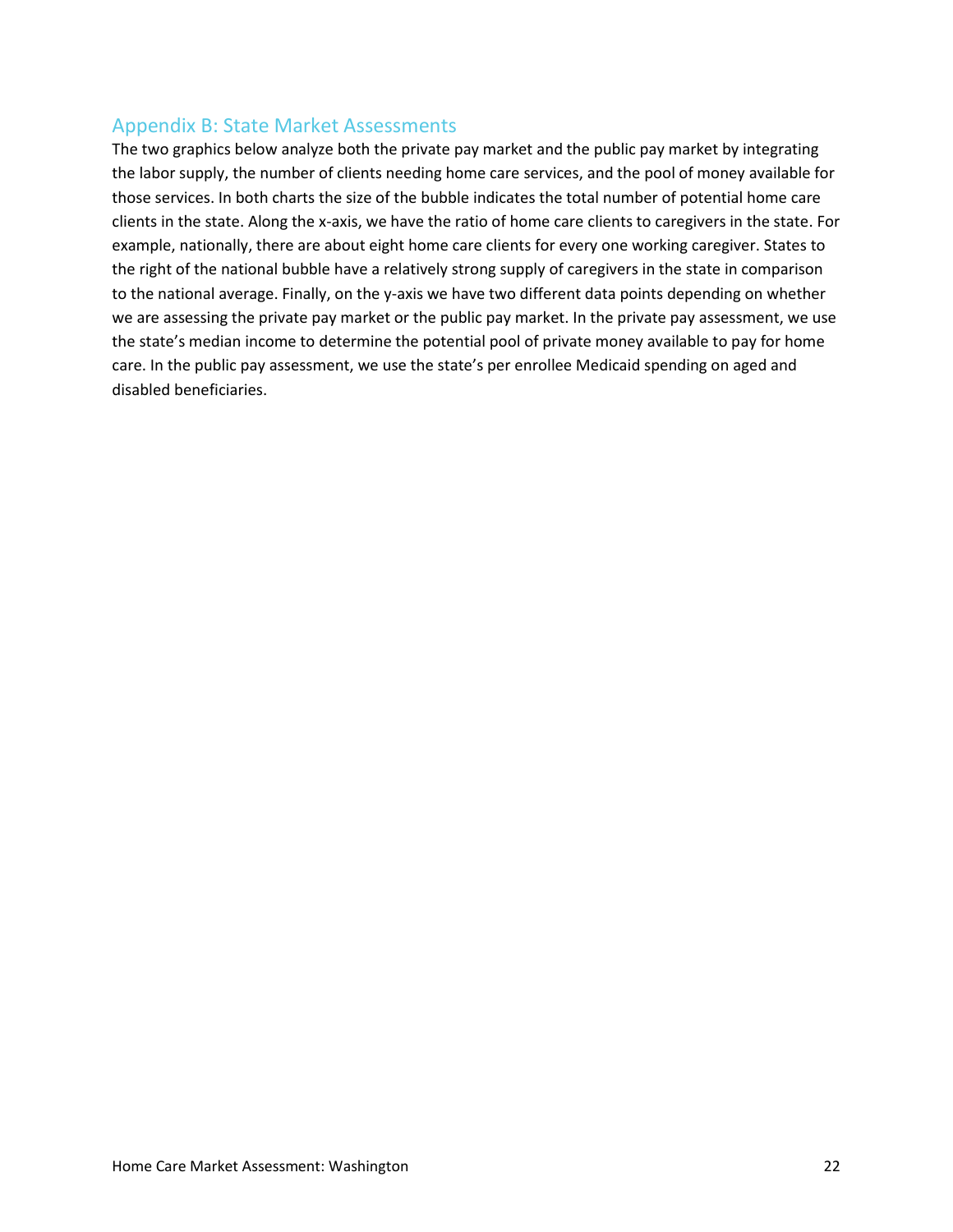### <span id="page-24-0"></span>Private Pay 2x2:



<span id="page-24-1"></span>Public Pay 2x2:

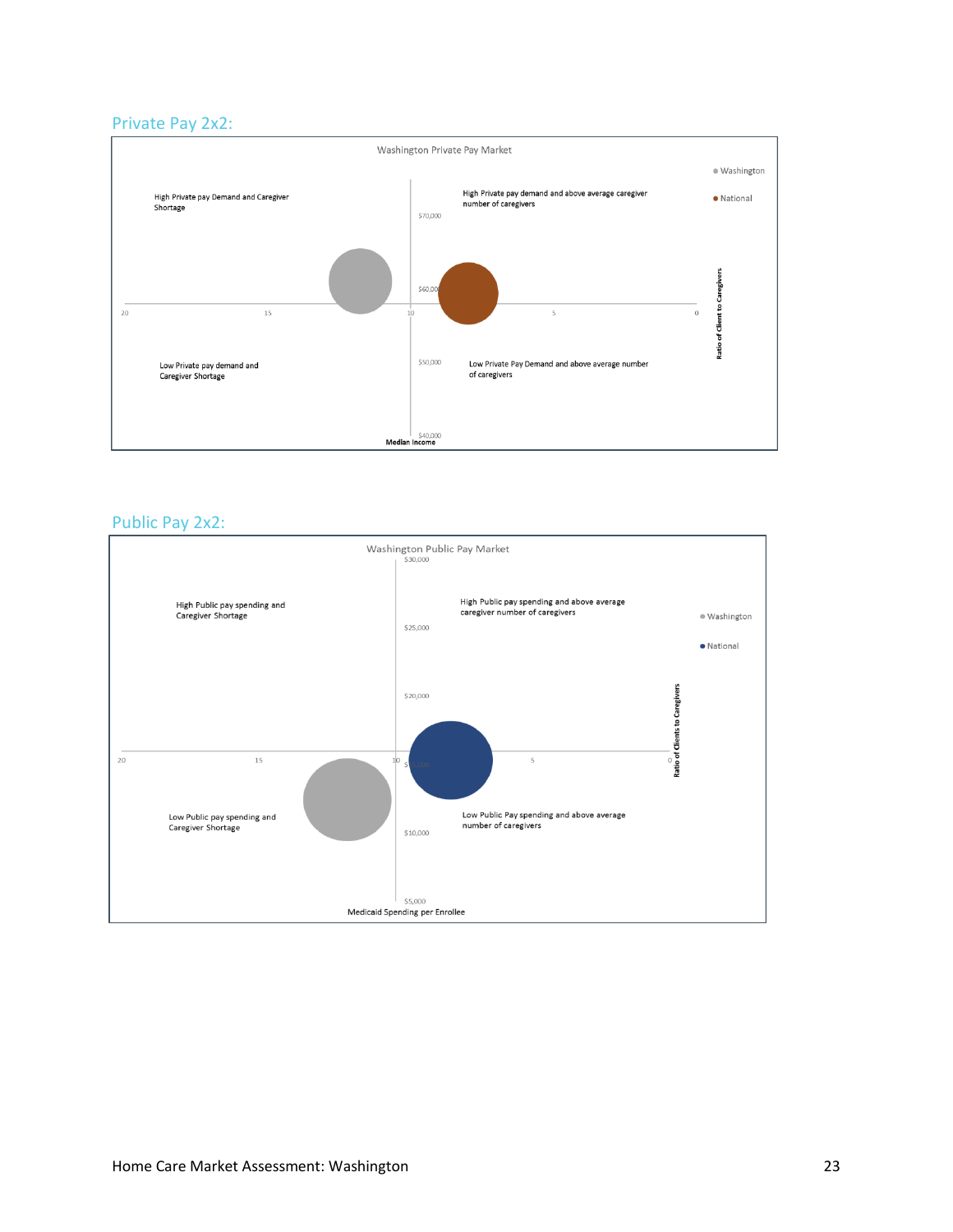## <span id="page-25-0"></span>Appendix C: Opportunity Matrix Methodology

To better understand the opportunities and challenges of creating or expanding a home care cooperative we assessed the state on five dimensions: labor supply, barriers to entry, market competitiveness, customer demographics, and payer composition. We used multiple data points and measures to assess each category, and the sources and calculation methods for each data point is outlined in Appendix X.

*Labor Supply:* To evaluate the state's labor supply, we wanted to understand how difficult it is to recruit, attract, and retain homecare workers. The caregiver dependency ratio is the ratio of the number of direct care workers to the number of potential homecare customers which paints a picture of how much demand there is for homecare workers in the state. We also compare wages for homecare workers to wages for other service sector jobs to determine how easy it is to recruit homecare workers away from other entry-level work. Finally, the state labor force participation rate and unemployment rate are used to determine whether there is an available pool of workers to recruit from.

*Barriers to Entry:* Barriers to entering the homecare market were assessed using the National Establishment Time Series (NETS) database and the Mergent Intellect online database. These two databases were used to calculate the average size of homecare companies for rural counties, urban counties, and for the entire state. This data is useful in understanding how large a homecare company must be to successfully operate in a state. Additionally, we calculated the population density of rural, urban, and suburban counties to understand how travel time and costs may affect homecare companies operating in those counties.

*Competitiveness:* The market competitiveness category is an evaluation of the business environment for the home care industry in the state. We assessed the competitiveness of the homecare industry by calculating what percentage of the industry's sales revenue was captured by the five largest firms in the state. Since many of the larger homecare companies simultaneously operate personal care, home health, and nursing facility lines of business in multiple states, this measure does not have a high level of precision but does give an accurate assessment of the general level of homecare industry competitiveness in the state.

*Client Demographics*: This category is an assessment of the current and future demand for homecare services in a state based upon the size and growth of the customer base. Primarily using US census data, we determined the size of the state's elderly population, the growth rate of the elderly population, the size of the adult disabled population, and the size of the homecare subset (frail elderly plus individuals with disability). Additionally, we determined the client base's ability to pay for homecare services by comparing the current per capita homecare costs to the states per capita median wage. Finally, the potential size of the public pay market is estimated using the total percentage of the state's population currently on Medicaid.

*Payer Composition:* The payer composition category uses both qualitative and quantitative data to assess the regulatory environment, the amount of public money allocated towards homecare, and the funding streams for homecare in the state. The total amount of money available for homecare is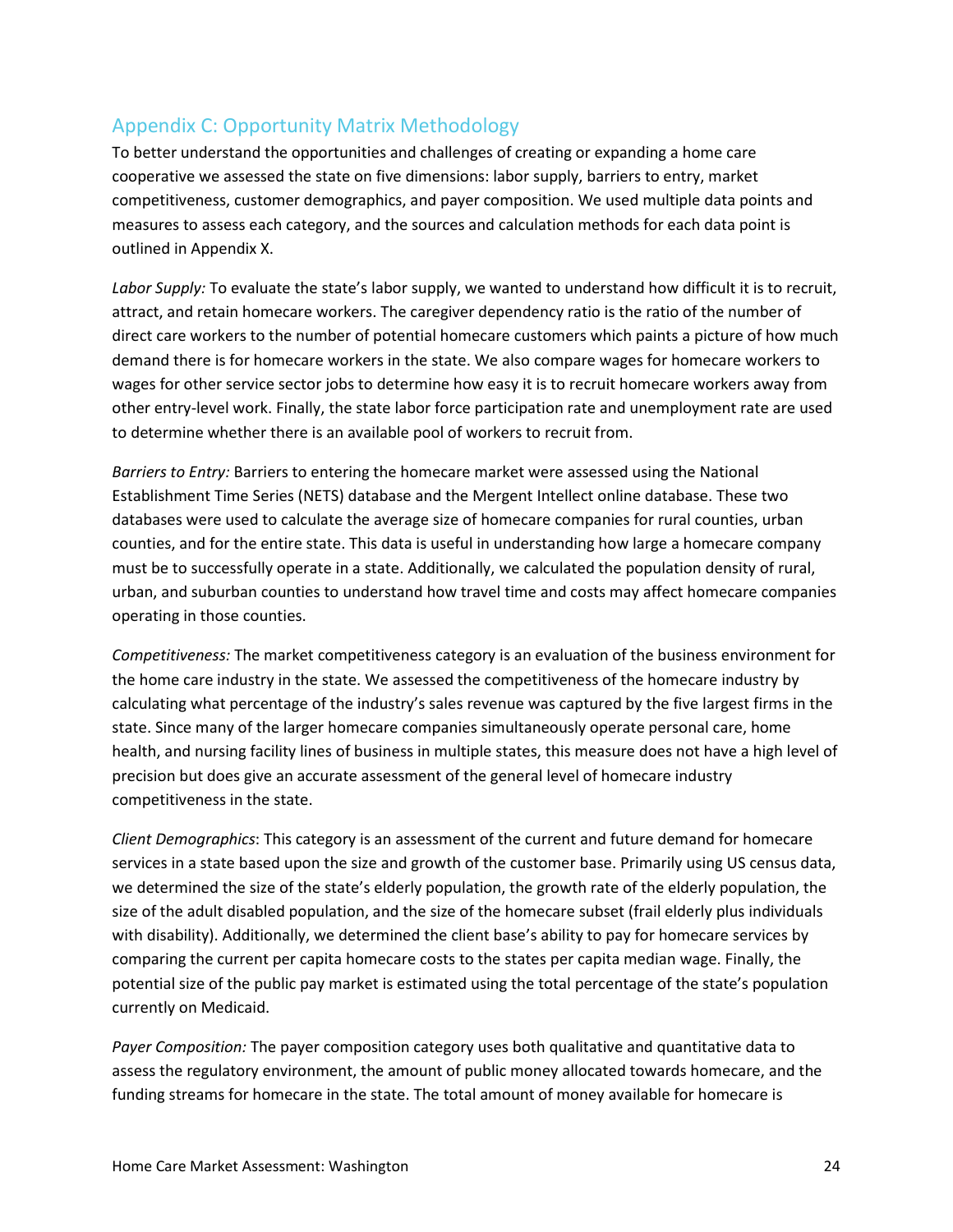measured using the percent of Medicaid spending dedicated to Long-term Support and Services (LTSS) and Home and Community Based Care (HCBS). Per capita spending on HCBS is used to determine how much public money is dedicated to each homecare customer.

| <b>Labor Supply</b>                                              |                                                                                     |                                                                                                                                                                                                                                       |  |  |
|------------------------------------------------------------------|-------------------------------------------------------------------------------------|---------------------------------------------------------------------------------------------------------------------------------------------------------------------------------------------------------------------------------------|--|--|
| <b>Data Point</b>                                                | <b>Source</b>                                                                       | <b>Calculation/Notes</b>                                                                                                                                                                                                              |  |  |
| Prime-Age Labor Force Participation<br>Rate (25-55 Years of Age) | <b>BLS</b>                                                                          | Direct from source                                                                                                                                                                                                                    |  |  |
| Other Entry-Level Pay Comparison<br>(Retail and Food Service)    | OES wage data                                                                       | Average of retail and food service wages<br>divided by average of personal care and<br>home health aide wages                                                                                                                         |  |  |
| Caregiver Dependency Ratio                                       | OES wage data and US Census<br>(2015 American Community Survey<br>5-year Estimates) | Sum of nursing assistants in home care<br>(7.9% of all nursing assistants<br>nationally), personal care aides, and<br>home health aides divided by sum of<br>adults with disabilities and seniors<br>designated as frail or dependent |  |  |
| Unemployment                                                     | <b>BLS</b>                                                                          | Direct from source                                                                                                                                                                                                                    |  |  |
|                                                                  | <b>Firms Barriers to Entry</b>                                                      |                                                                                                                                                                                                                                       |  |  |
| <b>Data Point</b><br><b>Scale Barriers</b>                       | <b>Source</b><br>Mergent Intellect                                                  | <b>Calculation/Notes</b><br>Median revenue of homecare<br>companies in D&B database                                                                                                                                                   |  |  |
| Average Sales Revenue Rural Home<br><b>Care Companies</b>        | <b>NETS Data</b>                                                                    | Rural designation based county in which<br>the company's headquarters is located                                                                                                                                                      |  |  |
| Average Sales Revenue Urban Home<br><b>Care Companies</b>        | <b>NETS Data</b>                                                                    | Urban designation based county in<br>which the company's headquarters is<br>located                                                                                                                                                   |  |  |
| Scale of Service Area                                            | <b>US Census</b>                                                                    | Direct from source                                                                                                                                                                                                                    |  |  |
| <b>Rural Population Density</b>                                  | <b>US Census</b>                                                                    | Direct from source                                                                                                                                                                                                                    |  |  |
| <b>Suburban Population Density</b>                               | <b>US Census</b>                                                                    | Direct from source                                                                                                                                                                                                                    |  |  |
| <b>Urban Population Density</b>                                  | <b>US Census</b>                                                                    | Direct from source                                                                                                                                                                                                                    |  |  |
|                                                                  | <b>Market Competitiveness</b>                                                       |                                                                                                                                                                                                                                       |  |  |
| <b>Data Point</b>                                                | <b>Source</b>                                                                       | <b>Calculation/Notes</b>                                                                                                                                                                                                              |  |  |
| Total % Market Share of Top 5 Firms                              | Mergent Intellect cross checked<br>with state list                                  | Revenue of five largest homecare firms<br>in state divided by total state homecare<br>market revenue                                                                                                                                  |  |  |
| Largest Provider is state by sales<br>revenue                    | Mergent Intellect cross checked<br>with state list                                  | Direct from Source                                                                                                                                                                                                                    |  |  |
| <b>Client Demographics</b>                                       |                                                                                     |                                                                                                                                                                                                                                       |  |  |
| <b>Data Point</b>                                                | <b>Source</b>                                                                       | <b>Calculation/Notes</b>                                                                                                                                                                                                              |  |  |
| Total Percent in Home Care subset                                | US Census (2015 American<br>Community Survey 5-year<br>Estimates)                   | Sum of adults with disabilities and frail<br>elderly population                                                                                                                                                                       |  |  |
| Growth in Aging Population                                       | US Census (2015 American<br>Community Survey 5-year<br>Estimates)                   |                                                                                                                                                                                                                                       |  |  |
| Total Percent Population 65+                                     | US Census (2015 American<br>Community Survey 5-year<br>Estimates)                   |                                                                                                                                                                                                                                       |  |  |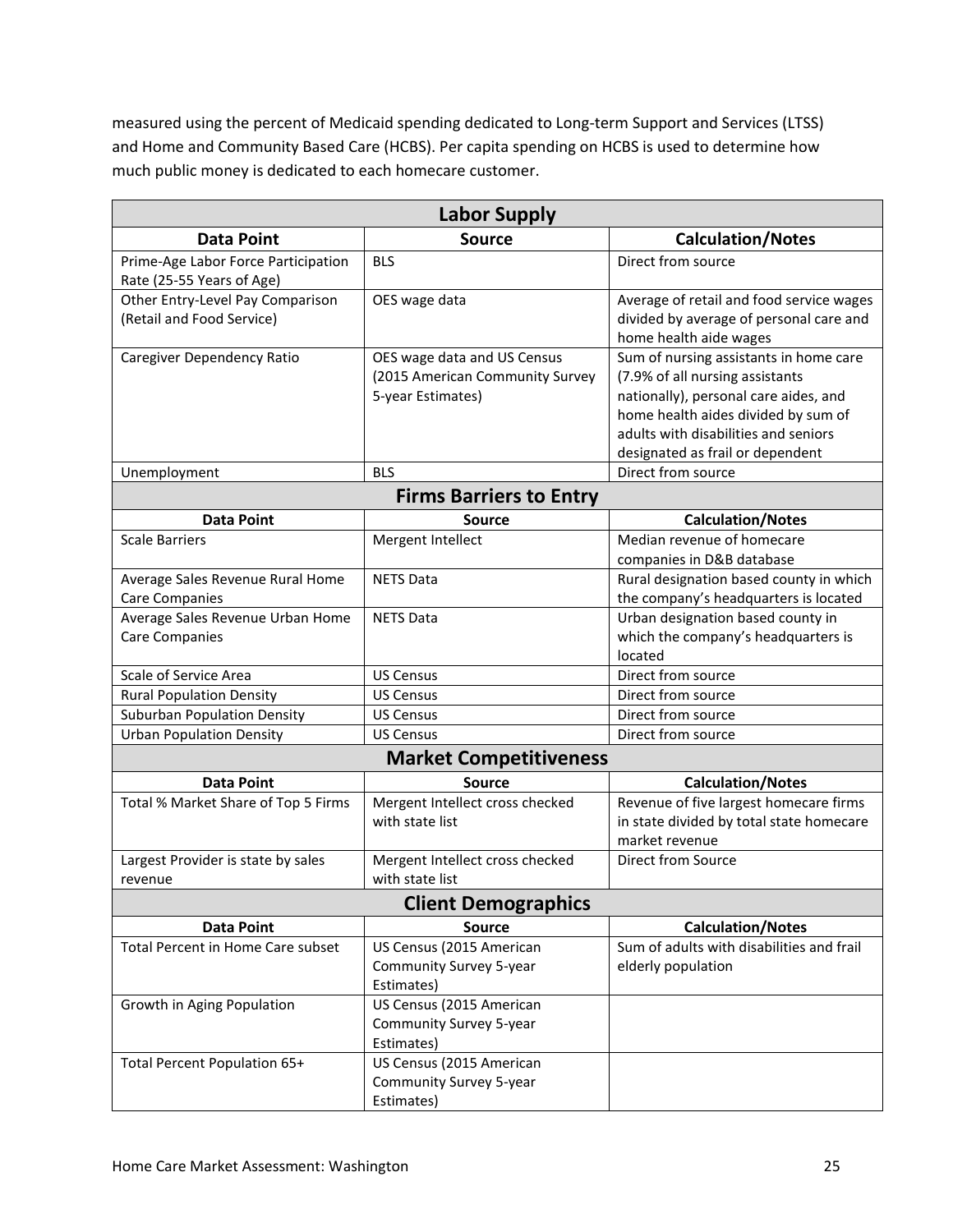| <b>Total Percent Population Individuals</b> | US Census (2015 American               |                                     |  |  |
|---------------------------------------------|----------------------------------------|-------------------------------------|--|--|
| with Disabilities                           | Community Survey 5-year                |                                     |  |  |
|                                             | Estimates)                             |                                     |  |  |
| Total Percent Population on                 | Kaiser State Health Facts              |                                     |  |  |
| Medicaid                                    |                                        |                                     |  |  |
| Home Care Costs as Percent of               | US Census (2015 American               |                                     |  |  |
| Median Income of 65+ Population             | Community Survey 5-year                |                                     |  |  |
|                                             | Estimates) and                         |                                     |  |  |
| <b>Payer Composition</b>                    |                                        |                                     |  |  |
| <b>Data Point</b>                           | <b>Source</b>                          | <b>Calculation/Notes</b>            |  |  |
| Percent Total Medicaid Spending on          | <b>CMS and Truven Health Analytics</b> | Direct from Source                  |  |  |
| <b>LTSS</b>                                 | report                                 |                                     |  |  |
| <b>Share Medicaid LTSS Spending</b>         | <b>CMS and Truven Health Analytics</b> | Direct from Source                  |  |  |
| dedicated to HCBS                           | report                                 |                                     |  |  |
| Per Capita HCBS                             | Kaiser Health Foundation from          | Total number of state Medicaid HCBS |  |  |
|                                             | 2013 based off KCMU and UCSF           | spending divides by number of       |  |  |
|                                             | analysis                               | participants.                       |  |  |

Opportunity Matrix Sources:

Bureau of Labor Statistics, U.S. Department of Labor, *Occupational Employment Statistics*, July, 2017 Retrieved from www.bls.gov/oes/

Mergent Intellect Dun and Bradstreet. (n.d.). Loblaws Inc. Retrieved from Mergent Intellect database.

National Establishment Time Series (NETS). *NETS is a proprietary database developed by Walls & Associates that converts Dun and Bradstreet (D&B) archival establishment data into a time-series database of establishment information.*

*State Health Facts*. *The Henry J. Kaiser Family Foundation*, 2017. Retrieved from http://www.kff.org/statedata.

U.S. Census Bureau. *S0103 Population 65 Years and Over in the United States 2011-2015 American Community Survey 5-Year Estimates*, 2015. Retrieved from www.factfinder.census.gov.

U.S. Census Bureau. *S1902 Mean Income in the past 12 Months (2015 Inflation-Adjusted Dollars) 2011-2015 American Community Survey 5-Year Estimates*, 2015. Retrieved from www.factfinder.census.gov.

U.S. Census Bureau. *S1810 Disability Characteristics 2011-2015 American Community Survey 5-Year Estimates*, 2015. Retrieved from www.factfinder.census.gov.

U.S. Census Bureau. *Monthly Population Estimates for the United States: April 1, 2010 to December 1, 2017 2016 Population Estimates*, 2016. Retrieved from www.factfinder.census.gov.

Improving the Balance, The Evolution of Medicaid Expenditures for Long-Term Services and Supports (LTSS), FY 1981-2014, Wenzlow, A., Eiken, S., Stredl, K., June 2016. Retrieved fro[m www.medicaid.gov](http://www.medicaid.gov/)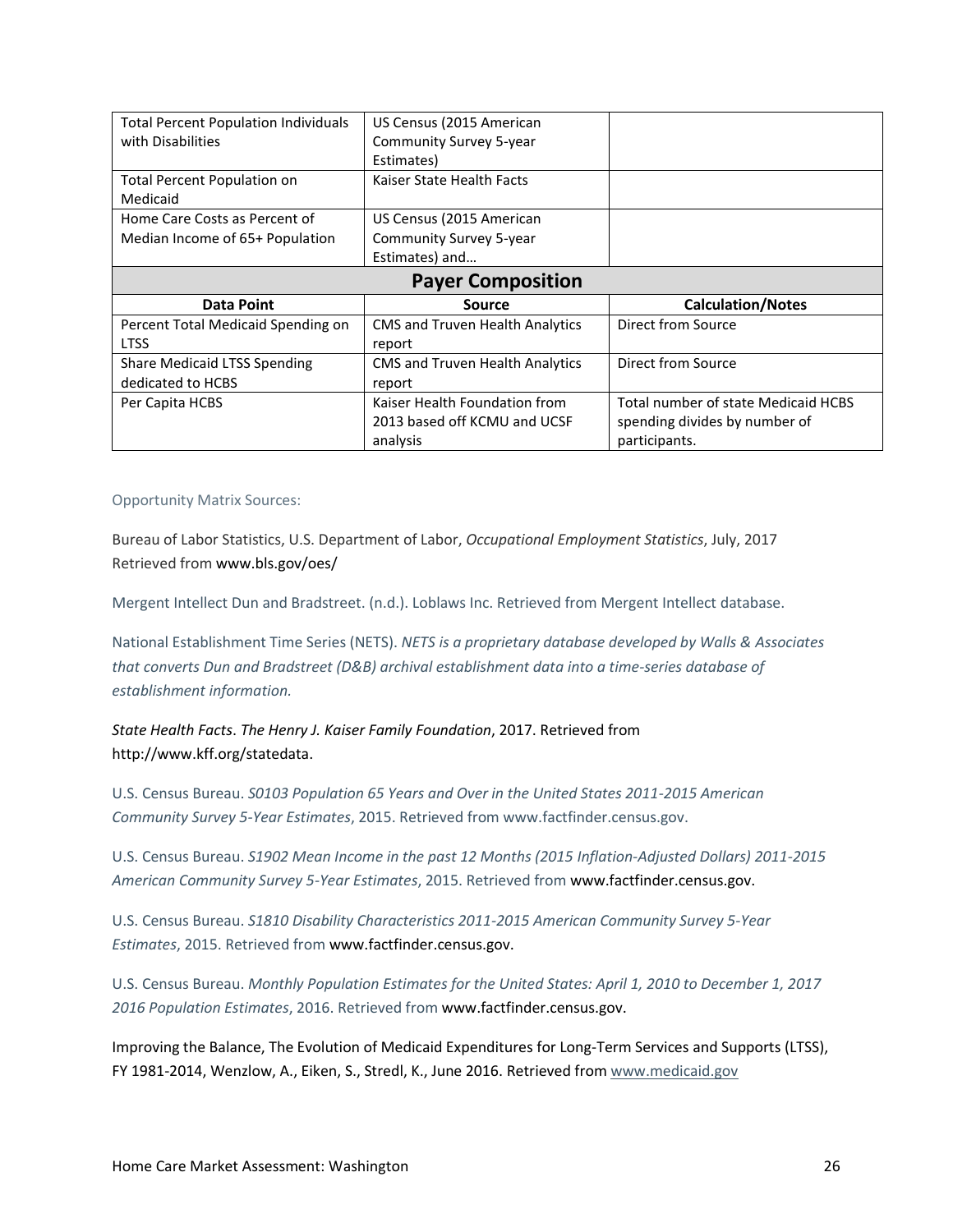## <span id="page-28-0"></span>Appendix D: Home Care 1915 Medicaid Waiver Descriptions

#### **1915(c) Home and Community-Based Waivers<sup>i</sup>**

This waiver enables States to tailor services to meet the needs of a particular target group. Within these target groups, States are also permitted to establish additional criteria to further target the population to be served on a HCBS waiver (e.g. target by age or diagnosis such as autism, epilepsy, cerebral palsy, traumatic brain injury, HIV/AIDS; etc.). Eligible individuals must demonstrate the need for a Level of Care that would meet the State's eligibility requirements for services in an institutional setting. States choose the maximum number of people that will be served under a HCBS Waiver program. States can offer a variety of unlimited services under an HCBS Waiver program. Programs can provide a combination of standard medical services and non-medical services. Standard services include but are not limited to: case management (i.e. supports and service coordination), homemaker, home health aide, personal care, adult day health services, habilitation (both day and residential), and respite care. States can also propose "other" types of services that may assist in diverting and/or transitioning individuals from institutional settings into their homes and community.

#### **1915(i) State Plan Home and Community Based Waiversii**

States can offer a variety of services under a State Plan Home and Community-Based Services (HCBS) benefit. People must meet state-defined criteria based on need and typically get a combination of acutecare medical services (like dental services, skilled nursing services) and long-term services (like respite, case management, supported employment and environmental modifications) in home and communitybased settings.

#### **1915(j) Self-Directed Personal Assistance Services Under State Plan Waiversiii**

Self-directed personal assistance services (PAS) are personal care and related services provided under the Medicaid State plan and/or section 1915(c) waivers the State already has in place.

• Participation in self-directed PAS is voluntary. Participants set their own provider qualifications and train their PAS providers Participants determine how much they pay for a service, support or item

The plan must include an assessment of contingencies that pose a risk of harm to participants and an "individualized backup plan" to address those contingencies, as well as a "risk management plan" that outlines risks participants are willing to assume.

#### **1915(k) Community First Choice Waiversiv**

The "Community First Choice Option" allows States to provide home and community-based attendant services and supports to eligible Medicaid enrollees under their State Plan. This State plan option was established under the Affordable Care Act of 2010.